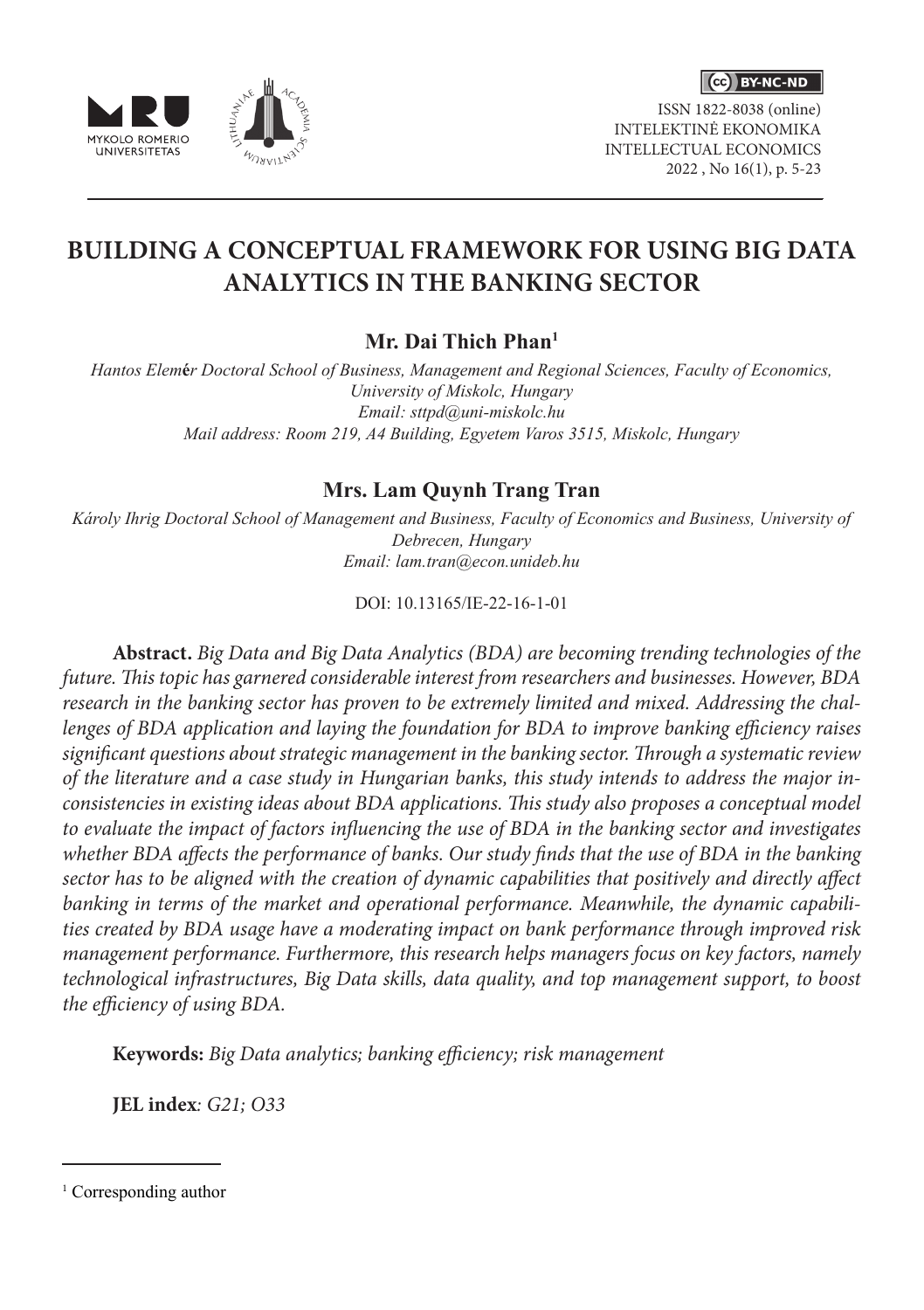#### **1. Introduction**

Big Data is among the emerging technologies that national digital strategies target (OECD, 2015). For example, France invested EUR 150 million to support R&D in BDA and four other strategic digital technologies. Meanwhile, Germany has established two Big Data solution centers to boost Big Data applications in industrial applications, life sciences, and the healthcare sector (OECD, 2015). As one of the growing trends in the Industry 4.0 era that has revolutionized business management (Raguseo & Vitari, 2018), Big Data is becoming an increasingly prominent topic of research and is considered a revolutionary change in many industries (Wamba et al., 2017). Big Data is an important driving force for supply chain management and directly influences firms' business growth, especially in highly dynamic markets (Chen et al., 2015). Big Data can offer endless insights and valuable information to enhance the transformation process of firms that adopt it (Mikalef & Krogstie, 2020). Small and medium-sized enterprises (SMEs) use BDA to create business value in terms of strategic value, transactional value, transformational value, and informational value, which have a positive impact on the company's market performance and financial performance (Maroufkhani, Tseng et al., 2020).

The Big Data story far exceeds the limits of information technology (Braganza et al., 2017). Implementing Big Data initiatives would inevitably entail factors that are required to achieve its benefits; not simply buying a computer device. Successful businesses rarely improve their performance solely through the use of new technologies (Popovič et al., 2018). To be successful with BDA solutions, organizations must carefully consider technical factors and all relevant aspects related to strategic management, human resources, corporate culture, and government policies (Raguseo & Vitari, 2018). According to Maroufkhani and Tseng et al. (2020), SMEs need to focus on technological, organizational, and external support issues to successfully implement BDA. Meanwhile, for logistics firms, perceptions of the benefits of BDA and top-level management support greatly influence whether or not BDA is used (Lai, Sun & Ren, 2018). Consequently, to provide organizations with the effectiveness and competitive advantage of Big Data solutions, the planning and development of Big Data initiatives must provide business value such as strategic value, transactional value, transformational value, and informational value. Additionally, investing in BDA solutions is considered risky and expensive (Mikalef & Krogstie, 2020; Raguseo & Vitari, 2018); it also comes up against barriers during implementation. Alharthi, Krotov, and Bowman (2020) recognized the importance of removing barriers to achieve optimal results when using BDA. These barriers arise from technical barriers such as infrastructure readiness, data complexity, human barriers such as lack of skills, and organizational barriers such as confidentiality and organizational culture.

From an academic point of view, most of the research on BDA has been done in the fields of marketing (Erevelles et al., 2016), tourism (Miah et al., 2017), transportation (Zhu et al., 2018), smart cities (Ghani et al., 2019), healthcare (Wang & Hajli, 2017), and social media (Ghani et al., 2019). Unfortunately, research on the banking industry has been mostly restricted to BDA benefits by analyzing the best practices of BDAs among banks (Hung, He & Shen, 2020; Shakya & Smys, 2021; Srivastava & Gopalkrishnan, 2015; Sun et al., 2014) and literature reviews (Nobanee et al., 2021). Despite the importance of BDA in the banking industry and the high cost of infrastructure investment for BDA (Mikalef & Krogstie, 2020), there remains a paucity of evidence on the significant factors influencing the successful use of BDA. Moreover, although commercial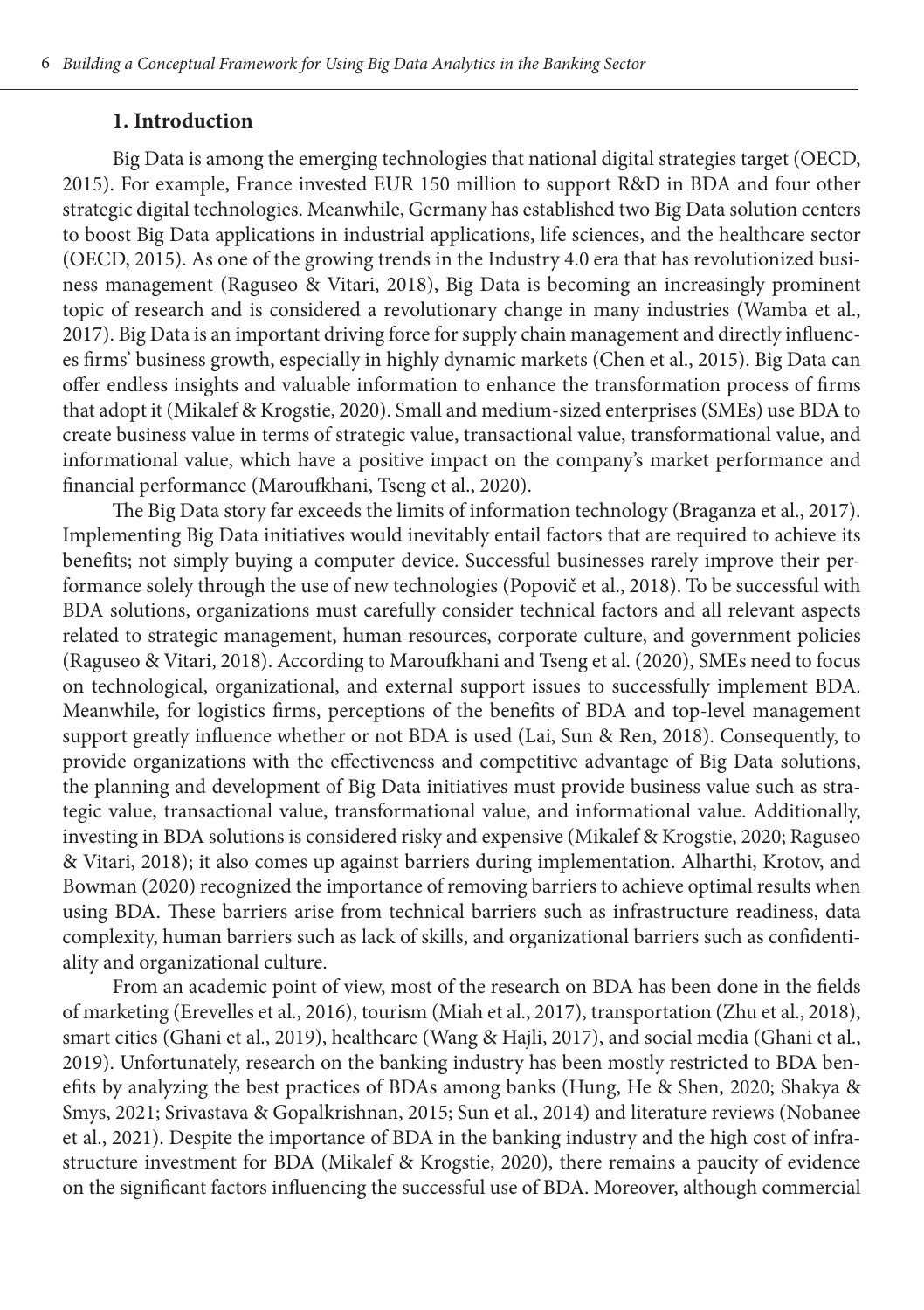reports say a lot about the applications and effectiveness of BDA, little detailed investigation into how to build an implementation framework which leads to effective and efficient results from the use of BDA at banking institutions exists.

This research aims to answer the following research question: How can the benefits of BDA usage in the banking sector be boosted?

In order to answer the study question, a systematic literature review is utilized, integrating practical evidence from the banking sector to establish a conceptual model of the usage of BDA. This study aims to contribute to this growing area of research by clarifying the current contentions among researchers regarding Big Data resources and building a conceptual framework for using BDA in banking sectors through a combination of dynamic capability and the Technology-Organization-Environment (TOE) framework. Furthermore, this study describes the current situation of BDA in a European country.

This study is organized in the following way. The second part presents an overview of Big Data and BDA, practical applications of BDA in various industries, and related theories and research on the use of BDA at the organizational level. The third part is concerned with the systematic literature review method used for this study. Part four presents the conceptual framework, focusing on the combination of the TOE framework and dynamic capabilities theory. The final part is the conclusion, which provides the theoretical and practical contribution, limitations, and future directions.

#### **2. Literature review**

#### *2.1. Big Data and BDA*

Every day, a huge amount of data is created around the world. For example, Facebook creates around 500 terabytes of log data every day, Walmart uploads one million new customer transactions per hour, and Youtube uploads around 100 hours of video each minute (Kambatla et al., 2014). These figures reveal that larger and more diverse datasets, such as structural data (text, numeric), semi-structural data (voice, video, image), or nonstructural data (social tweets, comments), will be increasingly generated. There is no generally established definition of Big Data, but Big Data has become an attractive term in academia (Zhou et al., 2014). Therefore, researchers quite often come across new definitions of Big Data. Most studies acknowledge that the first definition of Big Data is from Laney (2001), who observed that Big Data implies data sets with the "3V" characteristics: volume, velocity, and variety. These characteristics make data governance exceed the limits of existing technology (Dumbill, 2013). Under a working definition from HMG (2014), Big Data refers to a large amount of complex data which requires more advanced analytical techniques to obtain meaningful insights from in real-time (HMG 2014). Likewise, the European Commission (2018) considers data to be Big Data if it has four characteristics: a large amount, different types, high velocity, and various sources. Over time, the 3V concept was gradually added to with another V, depending on each author's point of view (Wang, 2012). For instance, besides the generally accepted 3V characteristics of Big Data – volume, velocity, and variety – Zhou et al. (2014) added a new characteristic: veracity. Through a literature review, Sivarajah et al. (2017) even identified the 7V characteristics of Big Data: volume, variety, veracity, value, velocity, visualization, and variability.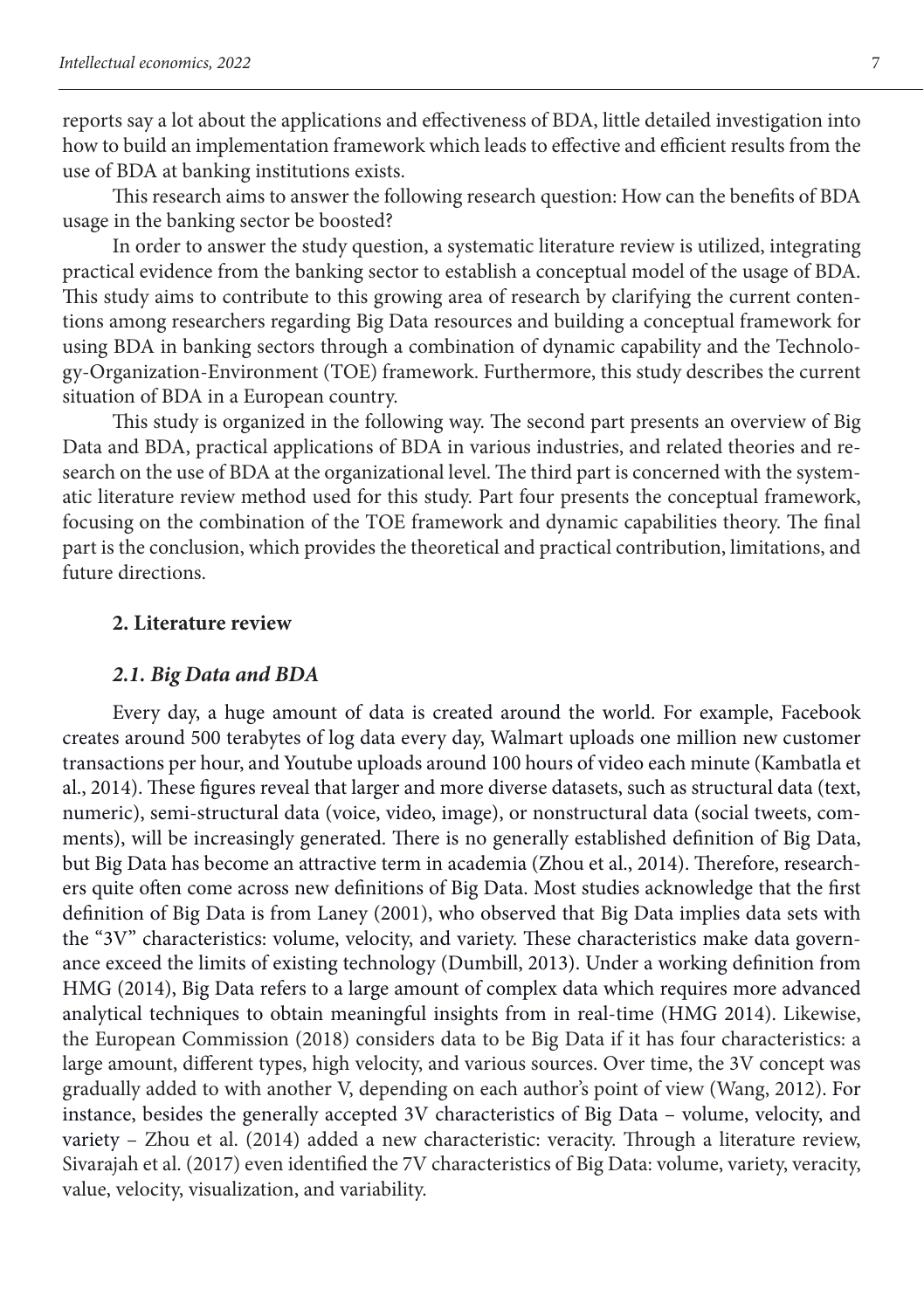From a managerial point of view, Big Data is increasingly being recognized as raw material in business operations. According to Fosso et al. (2015), Big Data's ultimate goal is to deliver business value and create a competitive advantage. For managers in large firms, the most impressive thing about Big Data is the opportunities and benefits that Big Data brings, and the infrastructure requirements (Schultz, 2013). This idea suggests an urgent need for a more in-depth understanding of how to use BDA effectively and what factors would play a key role in this process.

# *2.2. Studies in BDA at the firm level*

Factors affecting BDA adoption/usage.

Previous research has established that different variables are related to the adoption/usage of BDA at the firm level (Table 1). By adopting the TOE framework, many recent studies (e.g., Chen et al., 2015; Maroufkhani, Wan Ismail & Ghobakhloo, 2020) have shown that technological, organizational, and environmental factors can play a key role in affecting the adoption of BDA at large or SME enterprises. However, these factors can vary depending on the type of industry or organization (Sun et al., 2018). Moreover, Verma and Chaurasia (2019) found considerable differences among adopters and non-adopters regarding how firms decide to use BDA. For adopters, technological factors (relative advantage, complexity), organizational factors (top-level management support, technology readiness, organizational data environment), and the environmental factor (competitive pressure) become more important in adopting BDA; meanwhile, for non-adopters, the significant factors are relative advantage, complexity, and competitive pressure. The factors affecting BDA usage/adoption require more research, as differences exist between sectors and countries (Maroufkhani, Wan Ismail & Ghobakhloo, 2020; Raguseo & Vitari, 2018; Sun et al., 2018).

| <b>Authors</b>            | Country             | Direct Factors (adoption intention/actual usage)                                                                                                                              |
|---------------------------|---------------------|-------------------------------------------------------------------------------------------------------------------------------------------------------------------------------|
| (Chen et al., 2015)       | 161 firms worldwide | Expected benefits, technological compatibility, top-level man-<br>agement support                                                                                             |
| (Sun et al., 2018)        | Not given           | Twenty-six identified factors influence the adoption of business<br>intelligence and analytics                                                                                |
| (Gangwar, 2018)           | 478 firms India     | Relative advantage, compatibility, complexity, top-level manage-<br>ment support, organizational size, competitive pressure, vendor<br>support, data management, data privacy |
| (Lai, Sun & Ren,<br>2018) | 210 firms in China  | Perceived benefits, top-level management support                                                                                                                              |
| (Park & Kim, 2019)        | Korean firms        | The strongest determinants of adoption are: the benefits from<br>Big Data, technological capabilities, financial investment com-<br>petence, and data quality and integration |

**Table 1**: *Recent studies in factors influencing the use of BDA*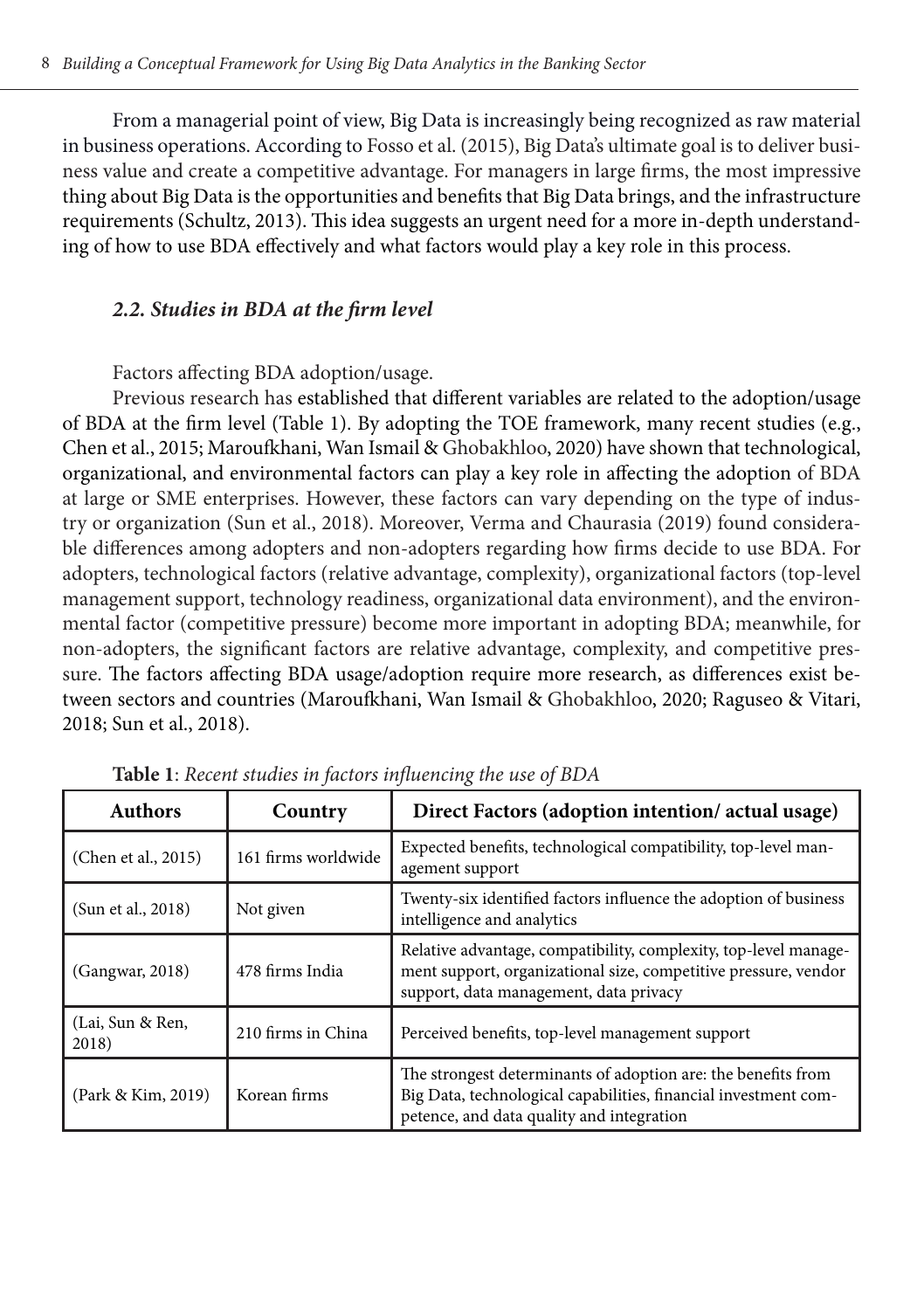| (Verma & Chaur-<br>asia, 2019)                        | Indian firms                                        | The relative advantage, complexity, compatibility, top-level<br>management support, technology readiness, organizational data<br>environment, and competitive pressure (for adopters) |
|-------------------------------------------------------|-----------------------------------------------------|---------------------------------------------------------------------------------------------------------------------------------------------------------------------------------------|
| (Maroufkhani, Wan<br>Ismail & Ghobakh-<br>$\log 2020$ | 112 SMEs in Iran in<br>the manufacturing<br>sector. | Technology and organizational factors are the most influential<br>in BDA adoption                                                                                                     |

# *The use of BDA in firms*

The benefits brought from BDA have been witnessed in many areas, such as the finance and banking sector, supply chain, health care, and sport (Ali et al., 2020; Hung, He & Shen, 2020; Troilo et al., 2016). BDA benefits both incumbent firms and start-up firms. While traditional firms could use BDA to capture new opportunities, improve products and services, and enhance operations, they could also deliver new products and services, creating new business models through BDA (Hung, He & Shen, 2020). In addition, BDA could bring SMEs comprehensive insights, enable faster and more accurately decision-making, and reduce operational cost (Maroufkhani, Tseng, et al., 2020). The applications and features that BDA offers vary from sector to sector. For example, administrators can improve public transit efficiency in the transportation sector in terms of traffic scheduling, planning, or scheduling optimization based on data analysis obtained from Taxi trip data, GPS, GIS and mobile phone data, sensors, and web data (Welch and Widita, 2019). For the healthcare sector, data can come from clinical data, biometric data, financial data, or data from social media, which are then processed and analyzed for diagnostics, telemedicine, patient treatment, or personalized medicine (Batko and Ślęzak, 2022).

#### *BDA and banking research*

Banks are one of the domains that are valued as early IT adopters in data-driven decision-making (Hung, He & Shen, 2020). Storing large amounts of customer data about interaction channels is a major competitive advantage for banks (Hung, He & Shen, 2020). In the age of Big Data, there are three recognizable trends in the application of BDA in banks. Firstly, by using large volumes of data on demographics, financial situations, transaction behaviors based on over-the-counter transaction channels, ATMs, mobile apps, internet channels, and social media, banks can better understand customer behavior, thereby improving the effectiveness of marketing activities (Ali, 2020; Hung, He & Shen, 2020). From a customer perspective, Giebe, Hammerström, and Zwerenz (2019) suggest that using BDA can increase customer loyalty through customer advisory services. Second, banks are using Big Data in volume, velocity, and variety to detect fraud and manage risk more accurately (Shakya & Smys, 2021; Srivastava & Gopalkrishnan, 2015). Third, compared to traditional data analysis, BDA allows banks to process large amounts of data faster (Sun et al., 2014), which contributes to improving their efficiency. Unfortunately, however, research on Big Data in the banking sector is still rather modest.

BDA is among the leading future technologies (Morabito, 2014); however, the popularity of BDA in Hungary is still lagging behind other countries (Kő, Fehér & Szabó, 2019). For an in-depth understanding of the usage of BDA in the Hungarian banking sector, we conducted a survey in December 2021 with the assistance of the Hungarian Banking Association. Primary inclusion criteria for selecting participants were at least five years of experience in digital trans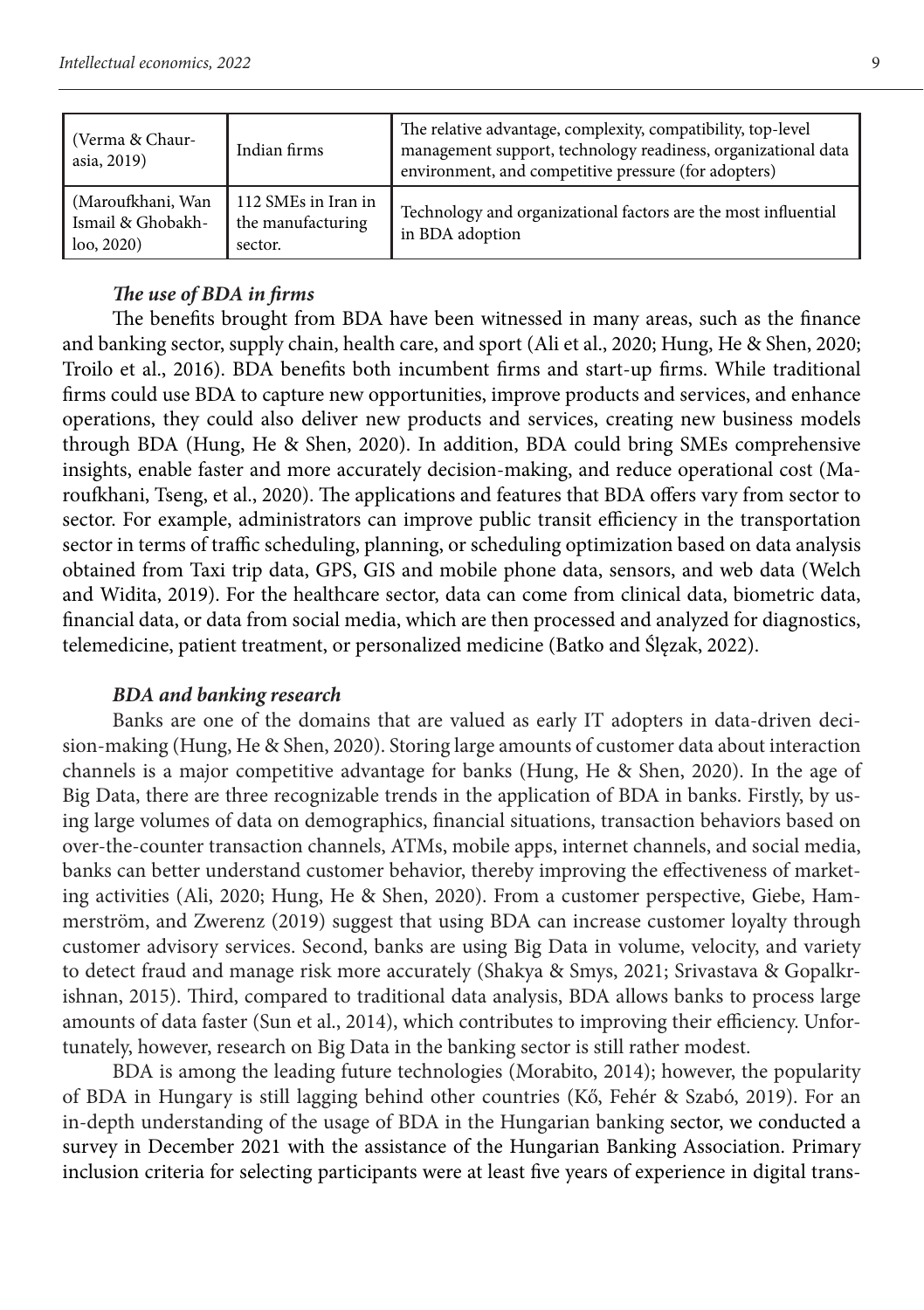formation and Big Data projects related to banking sectors. Among these fourteen experts, there were three researchers from universities and fintech centers, one data analytics consultant, one manager at the Hungarian central bank, and nine high and medium-level managers at banks in Hungary. As a result, opinions from these experts provided us with high reliability and validity of evidence. The first question elicited information on the importance of BDA, and this survey among experts in the Hungarian Banking sector confirms that BDA plays a particularly significant role in the banking industry. Almost 50% of respondents agreed that banks might use BDA in the future; meanwhile, more than 40% said that banks are using BDA in some functional departments, while just one bank manager said they were testing BDA projects. In terms of the cost benefits, half of the respondents indicated that there is no cost reduction, or none that may be demonstrated yet, with BDA projects. However, more than 30% agreed that banks could achieve up to 10% cost reduction. Notably, one respondent who works on the board of directors in a large bank agreed that their bank could achieve around 40% cost reduction with BDA solutions. More than 50% of respondents indicated that risk management, fraud and crime prevention, sales and marketing, customer relations, and customer experiences are the most adopted departments in banks. Data quality, top-level management support, and BDA skills are the most critical factors influencing the success of BDA implementation (Figure 1). All respondents agreed that BDA skills combine IT skills, data science skills, and business skills. Among them, programming and problem-solving skills are the most important skills for BDA.





# **3. Methodology**

This study uses a systematic literature review to gain insights into the adoption and use of BDA among enterprises. Firstly, the authors searched for relevant studies using Scopus and Web of Science, two of the most comprehensive databases in this field. Next, keywords related to our topic were applied, such as Big Data and BDA, combined with use, usage, adopt, and adoption in the field of banking or finance. Criteria for selecting publications were as follows: (1) publication in journals; (2) language in English.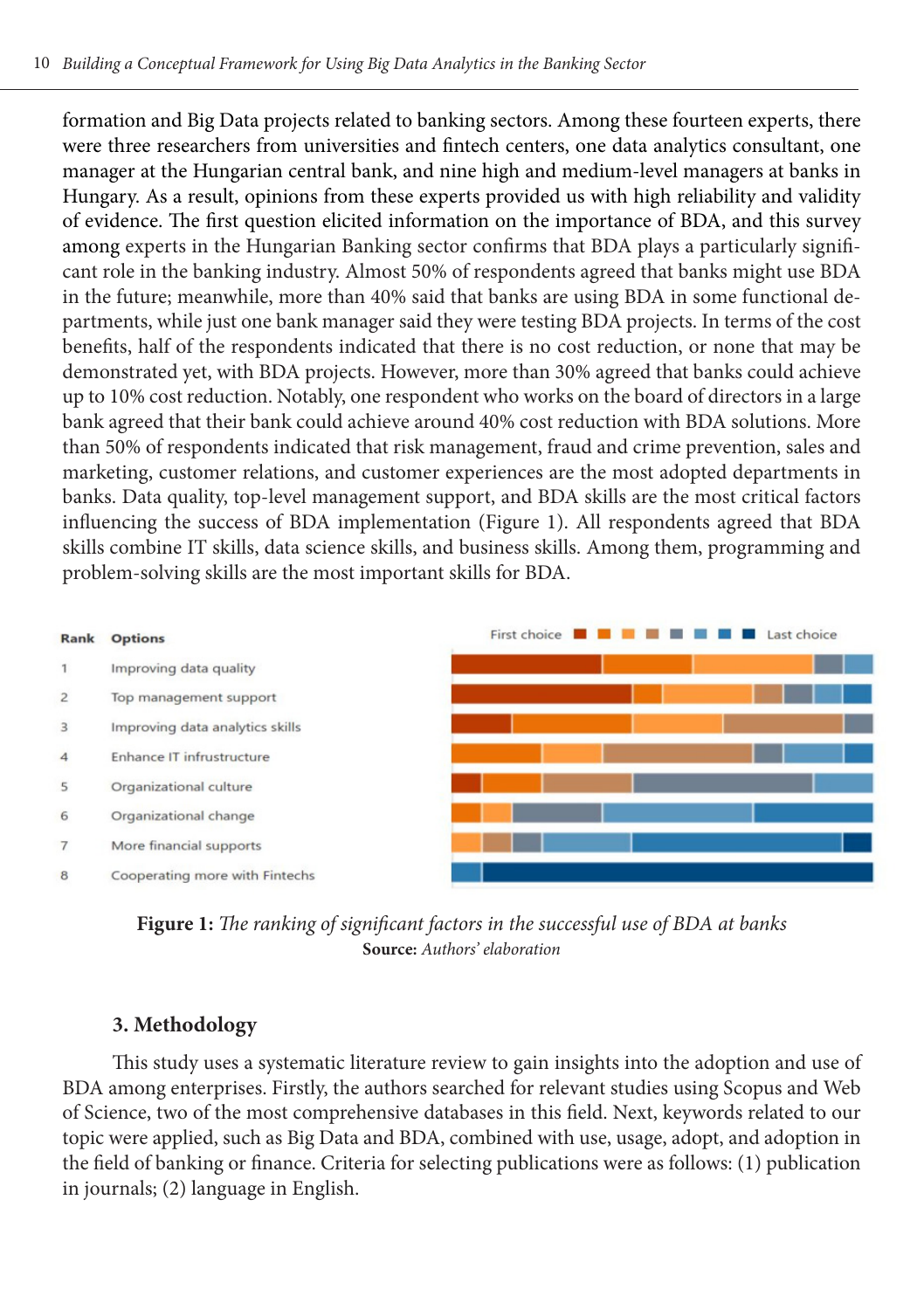

**Figure 2**: *The main themes from BDA studies in the banking sector* **Source**: *Keywords collected from Scopus/ the Web of Science*

The authors found 20 studies in SCOPUS and 20 studies from the Web of Science database. For the purpose of analysis, abstract reviews were conducted, after which only 12 studies were included in the following part. Figure 2 demonstrates that previous studies mostly use the case study and review method to describe the application of BDA in the banking sector. Among the most common functions mentioned in previous studies are risk management, Islamic banking, banking services, and supply chain finance. Research regarding the use of BDA in banks is very limited. Therefore, article references were searched further for additional relevant publications on Google Scholar.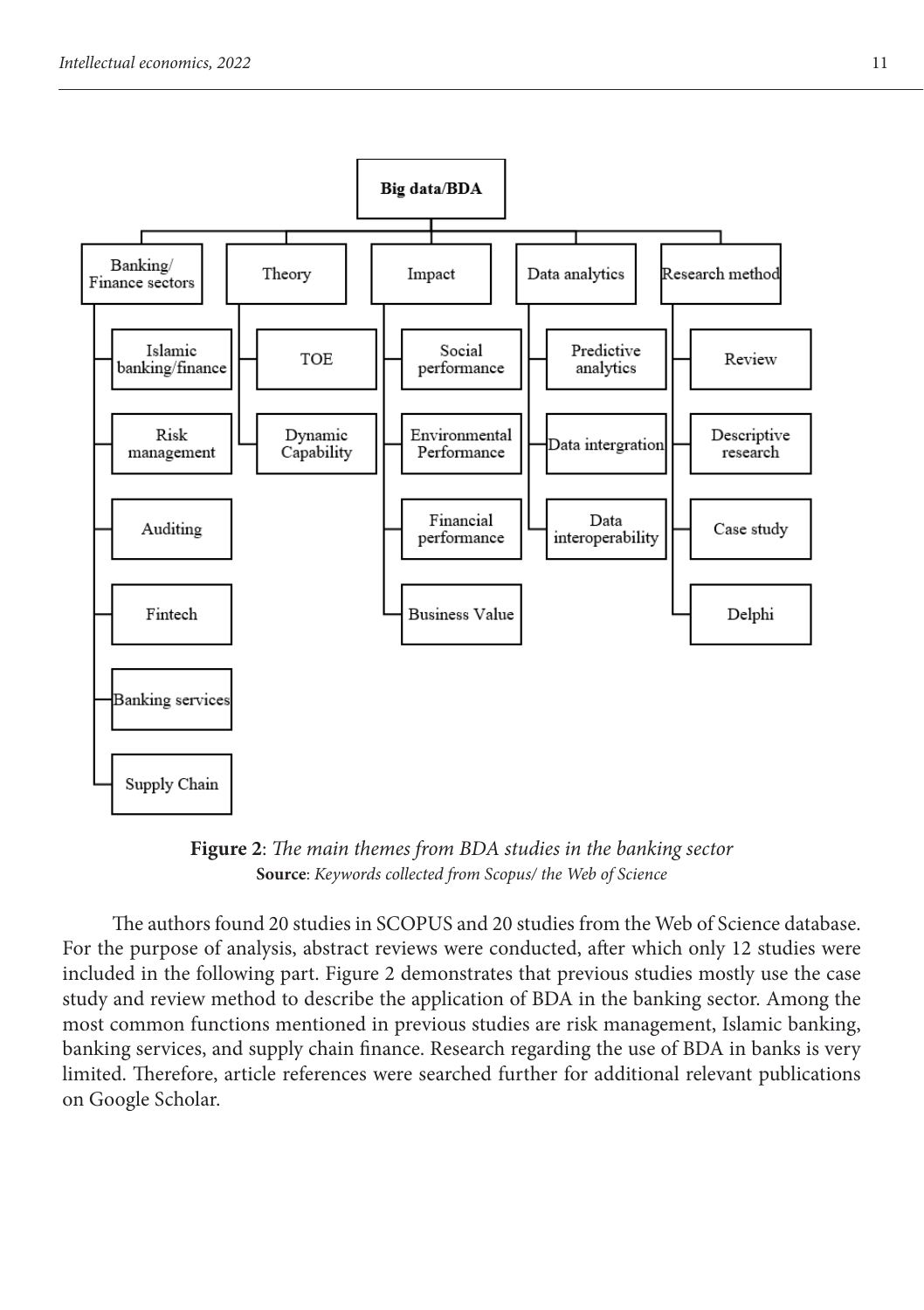#### **4. Conceptual framework**

## *The development of the research model*

A conceptual framework was created to explain how classic theory has advanced current research. Ravitch and Riggan (2016) suggest that conceptual frameworks should explain why and how important topics should be studied. An effective conceptual framework should convince future researchers of the importance of research by suggesting and highlighting the most important features of relationships and data (Ravitch & Riggan, 2016). Jabareen (2009) argues that conceptual frameworks should generate coherent new interpretations within a particular field of study.

This part of the study aims to explain how the conceptual framework has evolved. The resource-based view (RBV) is among the most common and effective theories for studying the impact of information technology on performance. Barney (2014) explained that the firm's performance depends on the characteristics/quality of its resources and capabilities. Barney (1991) also presented a classification of firms' resources, including physical capital resources, human capital resources, and organizational capital resources. Theoretically, firms use strategic resources that are valuable, rare, inimitable, and non-substitutable (VRIN) to create sustainable competitive advantage (Barney, 1991; Eisenhardt & Martin, 2000). To evaluate the impact of BDA on firm performance, some authors have relied on the resource-based view theory. According to Gunasekaran et al. (2017), BDA assimilation is considered a capability that provides a competitive advantage for organizations in terms of operating performance and supply chain performance. This view is supported by Maroufkhani, Wan Ismail, and Ghobakhloo (2020), who found that BDA adoption functions as a form of knowledge capability and an intangible resource for firms to enhance their performance. In terms of creating business value from BDA, Raguseo and Vitari (2018) acknowledge that a BDA solution brings higher business value and higher competitive advantage. Meanwhile, Müller, Fay and vom Brocke (2018) suggest that by using BDA as an asset, firms can improve their productivity by around 3–7%. Drawing on RBV, Wamba et al. (2017) confirm that BDA capability is the critical organizational capability to provide a sustainable competitive advantage. Built from three sub-IT capabilities, BDA capability delivers a direct positive impact on business processes and firm performance.

However, researchers also pointed out the two biggest limitations when applying RBV in research on Big Data initiatives. First, RBV fails to address the influence of market dynamism and firm evolution over time (Wang & Ahmed, 2007). Second, data is considered the core resource in Big Data solutions, but data access and use by many parties is now possible (Braganza et al., 2017). Braganza et al. (2017) concluded that under the analytical lens of RBV, the core resource in Big Data initiatives is data, which does not satisfy the rarity characteristic. The authors argue that, in Big Data initiatives and projects, data can be obtained by third parties, vendors are also ready to provide Big Data solutions to buyers when a business uses BDA, and competitors also have BDA implementation capabilities. Therefore, the influence of BDA as a core resource on sustainable competitive advantage will be reduced.

Recognizing some drawbacks of RBV, Braganza et al. (2017) called for further research on Big Data with more of a focus on dynamic capabilities theory. Dynamic capabilities theory has been extended from RBV, and has attempted to explain how firms achieve competitive advantage in dynamic markets (Eisenhardt & Martin, 2000). Dynamic capabilities are viewed as an emerging and potentially integrative approach to understanding new sources of competitive advantage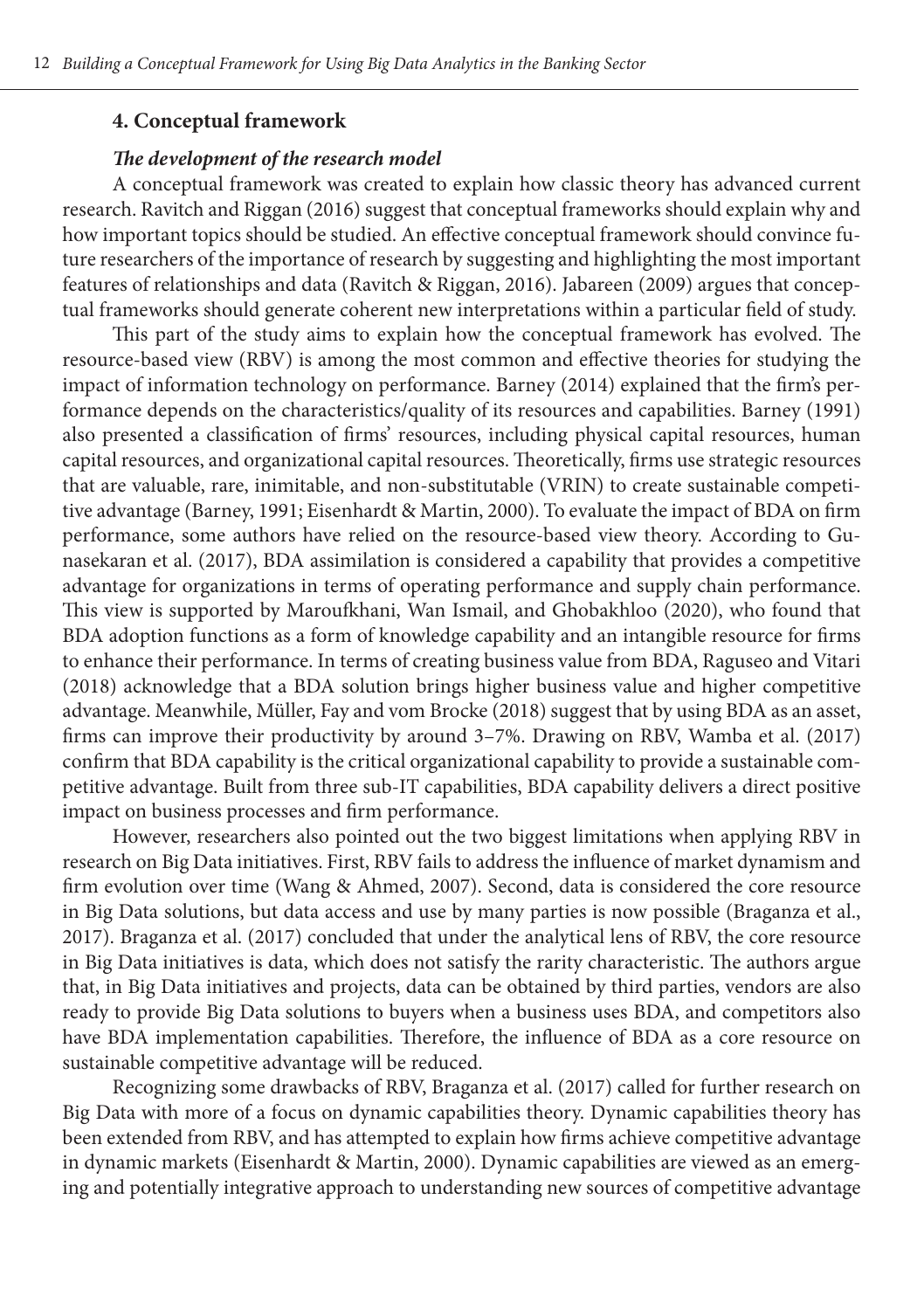(Teece, Pisano & Shuen, 1997). RBV pays attention to resources, while dynamic capabilities emphasize organizational and strategic routines (Eisenhardt & Martin, 2000).

Wang and Ahmed (2007) refer to resources as the firm's foundation, and capabilities can deploy these resources to attain the desired goal. These resources and capabilities cannot retain or satisfy VRIN characteristics, and they cannot create competitive advantages for firms in a dynamic market environment. Wang and Ahmed (2007) noted that "dynamic capabilities emphasize a firm's constant pursuit of the renewal, reconfiguration and re-creation of resources, capabilities and core capabilities to address the environmental change." They also identified the three most important factors contributing to dynamic capabilities: adaptive capability, absorptive capability, and innovative capability; through these capabilities, a firm can "integrate, reconfigure, renew and recreate its resources and capabilities" to gather changes from external factors (Wang & Ahmed, 2007). Following this line of thought, by collecting relevant data from internal and external sources, BDA allows banks to understand their customers more deeply, therefore helping banks to follow up and perceive market/customer changes better, even in real-time. In addition, banks can make changes and upgrade their products/services to meet new customer needs while helping to improve and create more effective marketing campaigns (Mikalef & Krogstie, 2020). This means that using BDA is closely aligned with creating adaptive capability. For example, Disney uses Big Data obtained through RFID mounted on bracelets to analyze customer behavior, provide better experiences for park visitors, and improve its marketing effectiveness (Van Rijmenam, 2014). Some authors have applied dynamic capabilities theory as a foundation for Big Data research (Ali et al., 2021; Ghasemaghaei et al., 2017). By employing dynamic capabilities theory, Ghasemaghaei et al. (2017) found that data analytics work as a dynamic capability that influences the agility of enterprises.

This study uses dynamic capabilities theory as the foundation for BDA usage on firm performance, where BDA usage is conceptualized as a dynamic capability of a firm. Using BDA is considered an organizational capability because this new technology allows businesses to process and exploit their Big Data resources to sustain competitiveness, such as market performance and operational performance (Gupta et al., 2019). Some tools from using BDA among firms are considered replaceable, homogeneous, or, as far as Eisenhardt and Martin (2000) observe, as commonality. Therefore, the use of BDA across firms reflects the key characteristics of dynamic capabilities suggested by the literature: commonalities in key features, coupled with idiosyncrasy in detail (Eisenhardt & Martin, 2000; Wang & Ahmed, 2007). The common feature in using BDA across firms, for example, is successful customer intelligence. By integrating data types from structured to unstructured or using analytical tools such as data mining, firms can understand customer behavior based on customers' activity on their website and mobile apps. However, idiosyncrasy characteristics in dynamic capabilities such as BDA usage are expressed in the differences between firms in the service/product development process, the business process, and customer service. For example, even using the same BDA, each bank utilizes BDA to provide different products. Therefore, the concept of dynamic capabilities has now been greatly expanded compared to the original one. Helfat et al. (2007) emphasized dynamic capabilities associated with changes to differentiate from normal operational capabilities. Dynamic capabilities refer to "the capacity of an organization to create, extend, or modify its resource base purposefully" (Helfat et al., 2007, p. 1). The capacity to change resource bases creates many advantages for firms, such as: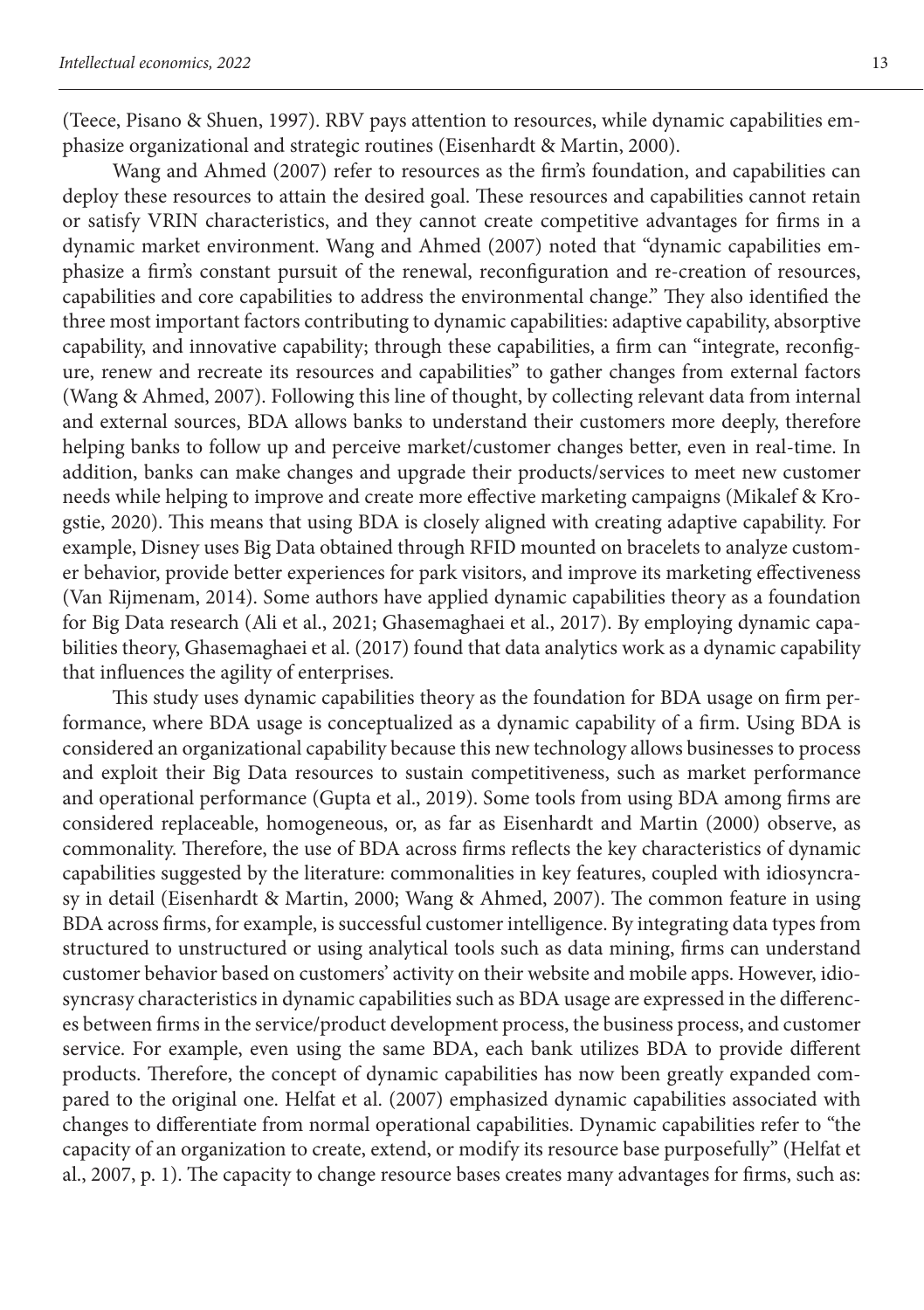creating new products, models, and production processes. Therefore, to maximize the benefits of dynamic capabilities, firms need to fully evaluate their internal and external factors (Mikalef & Krogstie, 2020). Regarding IT capabilities, Kohli and Grover (2008) advocate that IT capabilities are frequently built via means of combining specific physical/IT infrastructure with both human and organizational resources. Therefore, we assert that the dynamic capabilities resulting from the use of BDA are shaped by the combination of core resources/capabilities. Therefore, this study conceptualizes BDA usage as a competitive capability facilitated by four core resources/capabilities, such as data quality, technical infrastructure resources, management support, and data analytics skills. For these reasons, it is necessary to combine the TOE framework with dynamic capabilities when studying BDA.

Few previously published studies have combined dynamic capabilities and the TOE framework. The TOE framework was introduced in 1990 by Tornatzky and Fleischer, and has become a prominent theory in adopting information technology to explain IT adoption at the firm level (Lai, Sun & Ren, 2018). According to Tornatzky and Fleischer (1990), many factors that impact innovation adoption in firms can be grouped into three main contexts: technological, organizational, and environmental. The biggest advantage of the TOE framework is that it offers flexibility in research; researchers can remove or add related variables into their studied model depending on the specific type of technology or subject. Gupta et al. (2019) evaluated how ERP and Big Data predictive analytics impact firm performance by applying dynamic capability. Research suggests that building BDPA is influenced by three factors: data, managerial, and technical skills. Of the many factors influencing BDA use, top management support is found in most previous studies. Meanwhile, managerial and technical skills factors were suggested from studies in the banking sector (Ali et al., 2021). Our study aims to combine this key factor from previous studies with three other factors that affect BDA use: IT infrastructure readiness, BDA skills, and data quality.

#### *Proposed research model*

Based on the above argument, this part of the study explains and presents a proposed research model for BDA in the banking sector. Our model combines four important factors from the TOE framework and dynamic capabilities (Figure 3).

Prior research indicated that technological readiness, technological competence, or organizational readiness is the state of being prepared, both in terms of facilities and skills, to ensure that firms qualify when using new technologies (Maroufkhani, Wan Ismail & Ghobakhloo, 2020; Wang, Wang & Yang, 2010). In addition, for BDA, IT infrastructure provides the technical basis for the smooth implementation of Big Data initiatives (Lai, Sun & Ren, 2018; Park & Kim, 2019). Therefore, small and medium-sized enterprises need adequate technical resources, and enterprises cannot implement BDA without adequate technical resources (Maroufkhani, Wan Ismail & Ghobakhloo, 2020). Therefore, in Figure 3, our research supports the idea that IT infrastructure readiness will have a positive impact on the usage of BDA.

Data characteristics imply the size of data in terms of volume, velocity, and variety. When banks face the characteristics of Big Data, they tend to use BDA to optimize what data brings (Ghasemaghaei, 2018). In the modern world, the internet and mobile phones allow banks to interact more frequently with customers and to collect more data. These data increase volume, velocity, and variety in structural/semi-structural or unstructured formats. In addition, the de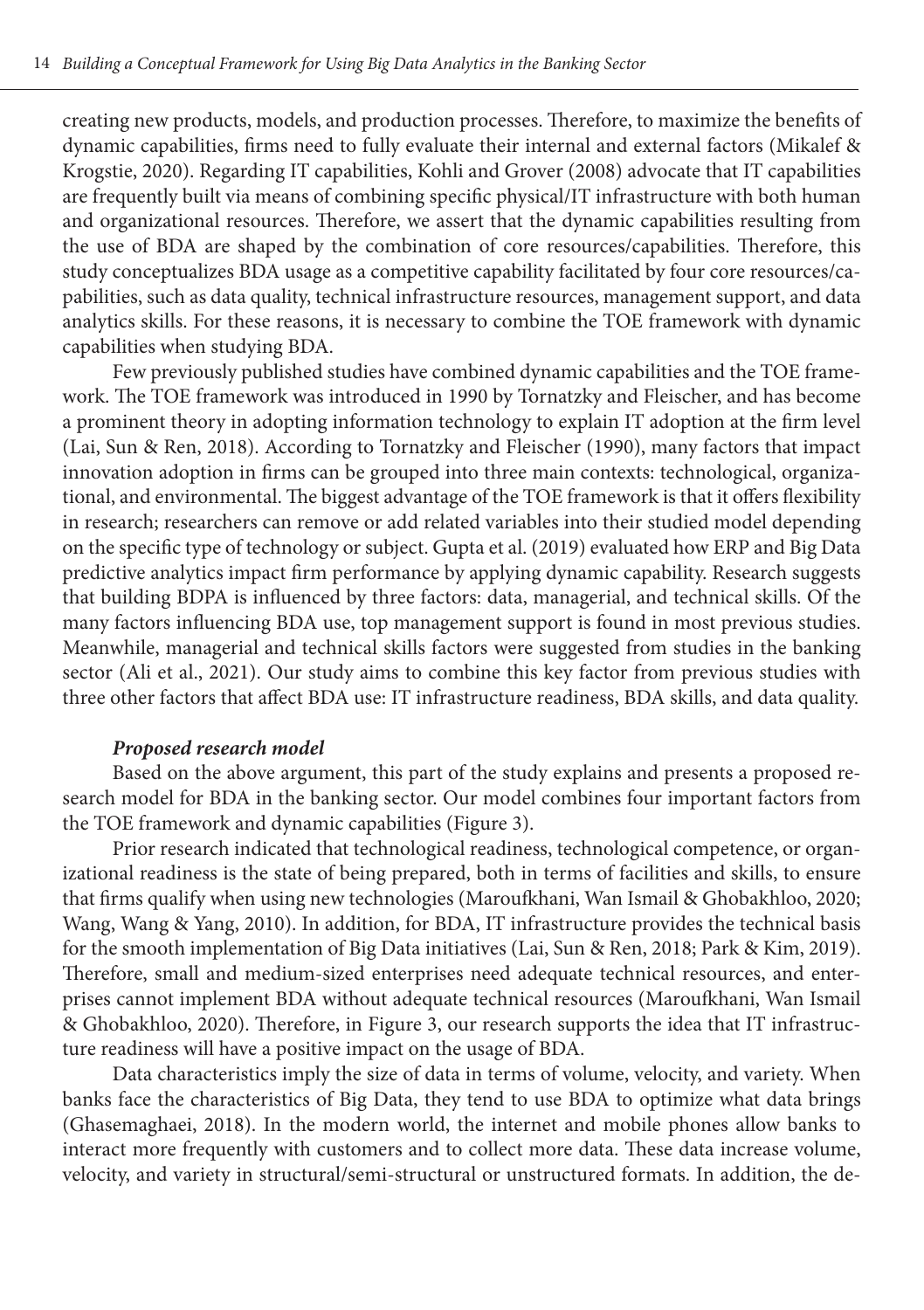velopment of technology and collaboration with third parties will enable banks to retrieve more data from diverse sources with different data types. Research from Lai, Sun, and Ren (2018) shows that when data becomes larger in volume, is created at higher speed, and is stored in a more diversified way, more enterprises tend to adopt BDA. However, enterprises are more concerned with data quality and Big Data integration into BDA usage (Park & Kim, 2019). Data quality refers to the consistency and integrity of the collected data (Kwon, Lee & Shin, 2014). This means that banks with higher data quality will increase their use of BDA. As a result, this study supports the idea that data quality will positively influence the usage of BDA at banks.

Implementing and maintaining complex BDA projects requires staff knowledge and skills (Ali et al., 2021; Gangwar, 2018). Grossman and Siegel (2014) observed that BDA techniques combine data analysis, business knowledge, and IT skills. BDA personnel should be capable of dealing with emerging technologies such as natural language processing, text mining, video/ voice/image analytics, and visual analytics (Schultz, 2013). Park and Kim (2019) suggested that the relevant Big Data management and analytic competency can be achieved through training and external experts. Verma and Chaurasia (2019) agreed that employees or data scientists should use high-level data science practices to understand the business domain in order to comply with BDA requirements and provide actionable business outcomes. Therefore, BDA technology is one of the main factors driving enterprises to implement BDA solutions (Verma & Chaurasia, 2019). Maroufkhani, Tseng et al. (2020) also found that BDA skills play the most significant role in using BDA. Therefore, it is highly likely that BDA skills have a positive impact on the usage of BDA in the banking sector.

Liang et al. (2007) explain that the commitment of top-level management includes both the beliefs and participation of top-level managers. Top-level management's beliefs show managers' beliefs about the business benefits of IT innovation, while top-level management participation demonstrates managers' support by creating visions, strategies, goals, and standards for IT innovation. The beliefs and participation of top-level management have a significant impact on how organizations embrace IT transformations. Mikalef and Krogstie (2020) argued that it is difficult for firms to achieve higher levels of innovation capability without the support of management. Another study also confirmed the strategic importance of top-level management support for BDA use (Chen et al., 2015). When top-level managers understand the benefits of BDA, they will support the use of BDA in many forms, such as by: building infrastructure, upgrading BDA skills, and providing financial support (Lai, Sun & Ren, 2018). Using BDA requires gathering, analyzing, and understanding data from many different enterprise functions so that top-level management support will promote and solve communication and coordination problems (Chen et al., 2015; Verma & Chaurasia, 2019), reducing conflict/resistance (Gangwar, 2018). Ali et al. (2020) found that banks' commitment to Big Data had significant positive impacts on their environmental and financial performance. Meanwhile, managerial skills play a significant role in creating BDA capability at banks (Ali et al., 2021). Therefore, our study recognizes that BDA usage will be more beneficial with stronger top-level manager support.

Ghasemaghaei's (2018) study identified the benefits of BDA in providing better products/services and improving customer experience. Many large banks are using Big Data to understand customers' awareness, perceptions, and satisfaction (Schultz, 2013). For example, banks can analyze unstructured or semi-structured data and identify customer needs or concerns through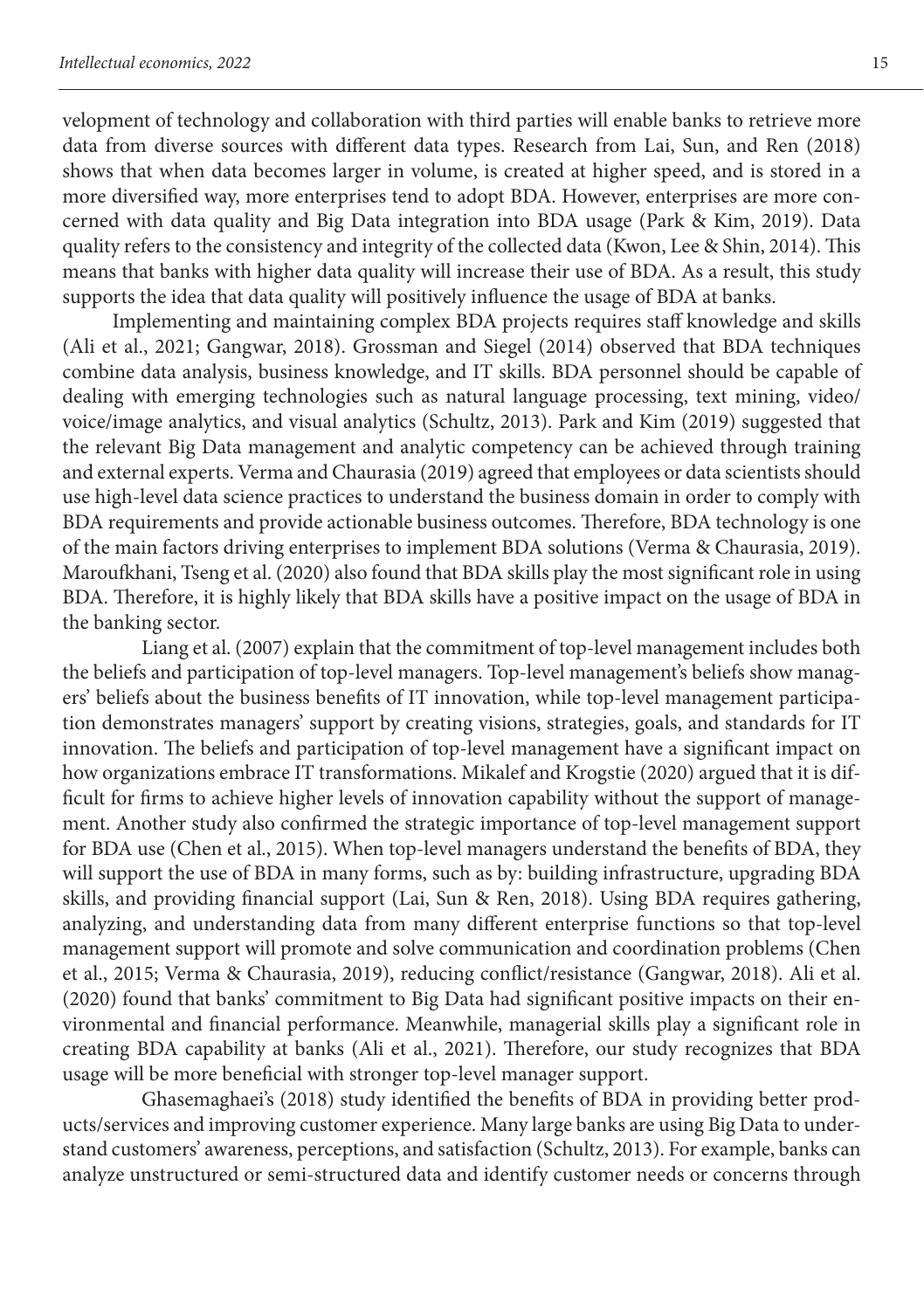website clicks or voice recordings from call centers (Schultz, 2013). A major purpose of using Big Data at the Bank of America is to improve the quality of customer information (Schultz, 2013). Through understanding more about customers, banks would be able to explore new markets more quickly, introduce new products or services into the market faster, achieve a higher success rate of new products or services, and gain more market share than their competitors. Using large volume, real-time data and different data types could help firms provide better products/services and enhance their efficiency above that of their competitors (Q. Ali et al., 2020; Ghasemaghaei, 2018). Process-level performance in the Ghasemaghaei (2018) study is consistent with the previous study from Ramanathan et al. (2017), who concluded that it is likely that business analytics has a significant impact on business performance, which is most noticeable at the process level. Like other IT solutions, Big Data can produce valuable advances in the time required to complete a computing task. For example, it is easy to see that business analytics provides more insight into customers, thereby performing more effective marketing campaigns. Likewise, a recent report from the Magyar Nemzeti Bank also points out that most financial institutions expect AI, Big Data, and cloud technology to have the most significant impact on business processes (Magyar Nemzeti Bank, 2020). Belhadi et al. (2019) argued that using BDA helps improve intra-and inter-organizational transparency and accountability, helps managers make decisions more quickly and accurately, and improves employees' efficiency. Similarly, a positive relationship between BDA usage and operational performance was found from a previous study by Gupta et al. (2019).



**Figure 3**: *Conceptual framework* **Source**: *Authors' elaboration*

Risk management is one of the key functional differences between the banking industry and non-financial firms (Aebi, Sabato & Schmid, 2012). Therefore, technological innovations will influence the risk management sector in banking operations. In particular, the wave of applications for BDA technologies will benefit risk managers at banks to make smarter decisions at lower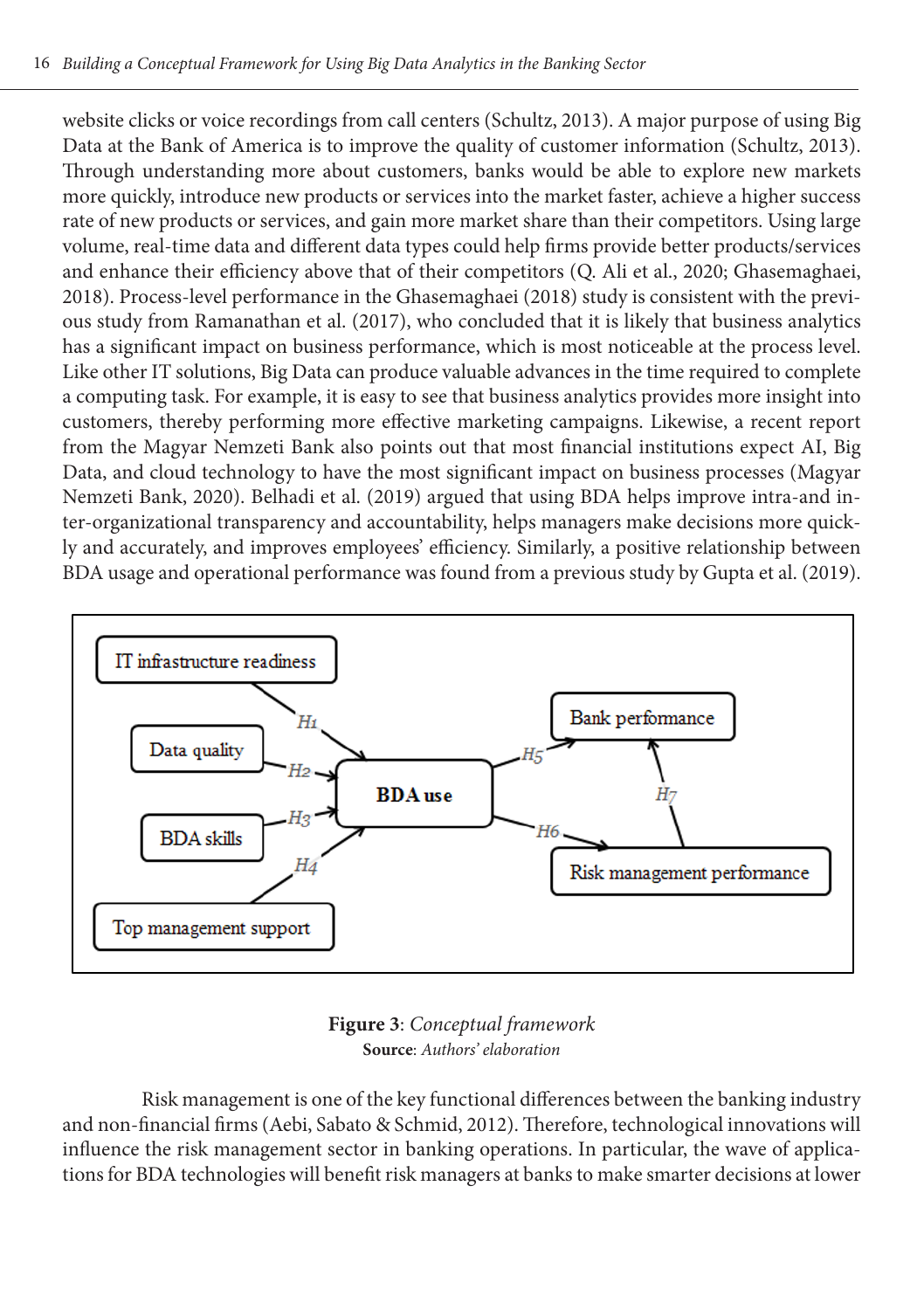costs (Härle, Havas & Samandari, 2016). For instance, BDA analyzes customers' information to help banks make accurate decisions about the provision of services such as retail lending and financial crime detection.

Figure 3 shows that IT infrastructure readiness, BDA skills, data quality, and top-level management support are the main factors influencing BDA usage in banks (H1, H2, H3, H4). Furthermore, the usage of BDA in this model refers to the ability to create dynamic capabilities such as adaptive, absorptive, and innovative capabilities. Accordingly, the use of BDA at banks can improve banking performance in two ways. Firstly, it directly enhances the bank's performance in terms of market and operational performance (H5). Secondly, the usage of BDA at banks can improve risk management performance and subsequently help improve the bank's performance (H6, H7).

### **4. Conclusion**

### *4.1. Theoretical contributions*

This article aimed to theoretically study the impact of BDA on bank performance. Building on the arguments and analysis of previous studies, this study provided a deeper understanding of the factors influencing the successful use of BDA and the impact of the use of BDA on firm performance. Moreover, this study is one of the first papers to attempt to review the implementation of BDA in the banking industry. The combination of the TOE framework and dynamic capabilities is used to explain the relationship between TOE factors, the data dimension, BDA dynamic capabilities, risk management, and bank performance. Several factors from the TOE framework can be indicators of success when using BDA solutions: IT infrastructure readiness, BDA skills, data quality, and top-level management support. Therefore, the use of BDA is highly likely to increase the effectiveness of banks' risk management. In addition, many theoretical studies have shown methods to enhance BDA capability, mainly based on the resource-based view and dynamic capabilities theories. This study showed that BDA usage is inconsistent with four assumptions of VRIN in RBV theory, but is consistent with the three capabilities in dynamic capability: adaptive capability, absorptive capability, and innovative capability. Therefore, we suggest that banks should carefully consider these capabilities when planning to use BDA. This means that the practical use of BDA should be directed towards creating adaptive, absorptive, and innovative capability. According to our conceptual framework, the use of BDA to create these dynamic capabilities will affect bank performance. This study proposes a model for assessing business-influencing factors, especially in the banking sector, based on the perspective of the banking industry combined with dynamic capability and the TOE framework. Arguments and evaluations from the built framework will help future researchers to reduce research time when building research models.

# *4.2. Practical contributions*

This study provides a more realistic view of BDA in the banking sector. Whether BDA solutions will become a trend or something practical for business – particularly in the banking and finance sectors, where competition between established banks and new entrants such as tech giants is intensifying – remains to be seen. This study is the first report on the practical use of BDA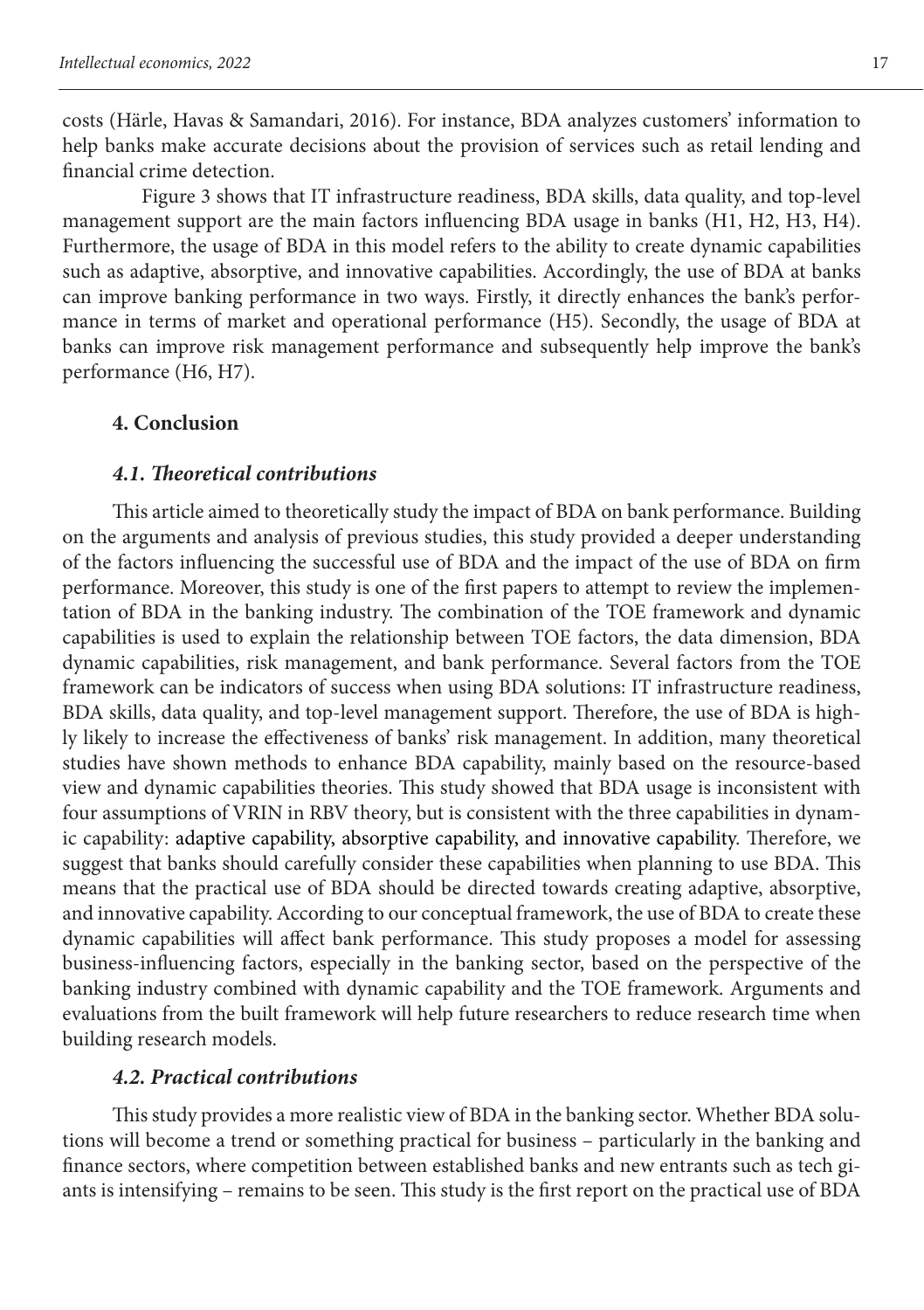in the banking sector. The opinions of bank managers and experts confirmed that BDA plays a particularly important role in the operations of banks. BDA is used in functional areas such as risk management, fraud, crime detection, sales and marketing, and customer relationships. This means that there is a lot of room for banks or Big Data solution providers to advance BDA to improve other areas. The influencing factors presented in this study will help bank managers to comprehensively evaluate the projects of Big Data initiatives. The results of this paper also suggest that bank executives should pay more attention to the organizational aspects of BDA, such as developing analytics skills and improving current IT infrastructure/data quality. In particular, dedicated support from top-level management through commitment and a focus on Big Data initiatives will ensure the effective use of BDA.

# **4.3. Limitations and future directions**

A limitation of this study is that its scope is limited in terms of the banking industry. Further research is needed to investigate how BDA use affects other sectors. Another limitation is that our article proposes a framework based on sound expert opinion and literature review. We suggest that more quantitative studies are required to estimate the relationship of significant factors, the use of BDA, and its impact on banking.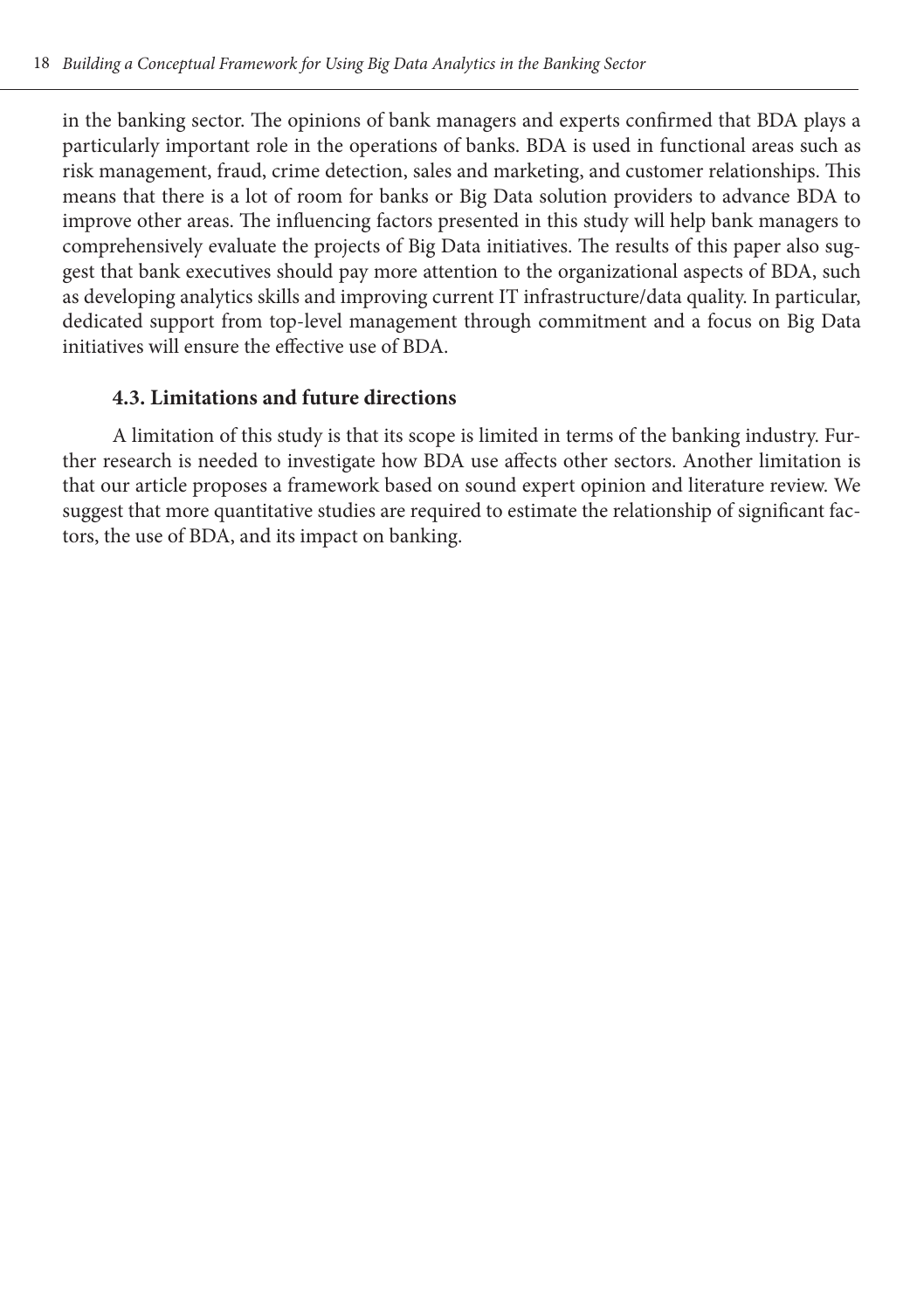# **References:**

- 1. Aebi, V., Sabato, G., & Schmid, M. (2012). Risk management, corporate governance, and bank performance in the financial crisis. *Journal of Banking and Finance*, *36*(12), 3213– 3226. https://doi.org/10.1016/j.jbankfin.2011.10.020
- 2. Alharthi, A., Krotov, V., & Bowman, M. (2020). Addressing barriers to big data. *Business Horizons*, *60*(3), 285–292. https://doi.org/10.1016/j.bushor.2017.01.002
- 3. Ali, Q., Salman, A., Yaacob, H., Zaini, Z., & Abdullah, R. (2020). Does Big Data Analytics Enhance Sustainability and Financial Performance ? The Case of ASEAN Banks. *Journal of Asian Finance, Economics and Business*, *7*(7), 1–13. https://doi.org/10.13106/jafeb.2020. vol7.no7.001
- 4. Ali, Q., Yaacob, H., Parveen, S., & Zaini, Z. (2021). Big data and predictive analytics to optimise social and environmental performance of Islamic banks. *Environment Systems and Decisions*, *41*(4), 616–632. https://doi.org/10.1007/s10669-021-09823-1
- 5. Ali, S. N. (2020). Big Data, Islamic Finance, and Sustainable Development Goals. *JKAU: Islamic Econ*, *33*(1), 83–90. https://doi.org/10.4197/Islec.33-1.6
- 6. Barney, J. (1991). Firm Resources and Sustained Competitive Advantage. *Journal of Management*, *17*(1), 99–120. https://doi.org/10.1177/014920639101700108
- 7. Barney, J. B. (2014). How marketing scholars might help address issues in resource-based theory. *Journal of the Academy of Marketing Science*, *42*(1), 24–26. https://doi.org/10.1007/ s11747-013-0351-8
- 8. Batko, K., & Ślęzak, A. (2022). The use of Big Data Analytics in healthcare. *Journal of Big Data*, *9*(1), 3. https://doi.org/10.1186/s40537-021-00553-4
- 9. Belhadi, A., Zkik, K., Cherrafi, A., Yusof, S. M., & El Fezazi, S. (2019). Understanding Big Data Analytics for Manufacturing Processes: Insights from Literature Review and Multiple Case Studies. *Computers and Industrial Engineering*, *137*(July), 106099. https://doi. org/10.1016/j.cie.2019.106099
- 10. Braganza, A., Brooks, L., Nepelski, D., Ali, M., & Moro, R. (2017). Resource management in big data initiatives: Processes and dynamic capabilities. *Journal of Business Research*, *70*, 328–337. https://doi.org/10.1016/j.jbusres.2016.08.006
- 11. Chen, D. Q., Preston, D. S., Swink, M., Chen, D. Q., Preston, D. S., Swink, M., … Swink, M. (2015). How the Use of Big Data Analytics Affects Value Creation in Supply Chain Management How the Use of Big Data Analytics Affects Value Creation in Supply Chain Management. *Journal of Management Information Systems*, *32*(4), 4–39. https://doi.org/10 .1080/07421222.2015.1138364
- 12. Dumbill, E. (2013). Making sense of big data. *Big Data*, *1*(1), 1–2.
- 13. Eisenhardt, K. M., & Martin, J. A. (2000). Dynamic capabilities: What are they? *Strategic Management Journal*, *21*(10–11), 1105–1121. https://doi.org/10.1002/1097-0266(200010/1 1)21:10/11<1105::AID-SMJ133>3.0.CO;2-E
- 14. Erevelles, S., Fukawa, N., & Swayne, L. (2016). Big Data consumer analytics and the transformation of marketing. *Journal of Business Research*, *69*(2), 897–904. https://doi.org/10.1016/j.jbusres.2015.07.001
- 15. Fosso, S., Akter, S., Edwards, A., Chopin, G., & Gnanzou, D. (2015). How 'big data' can make big impact: Findings from a systematic review and a longitudinal case study. *International*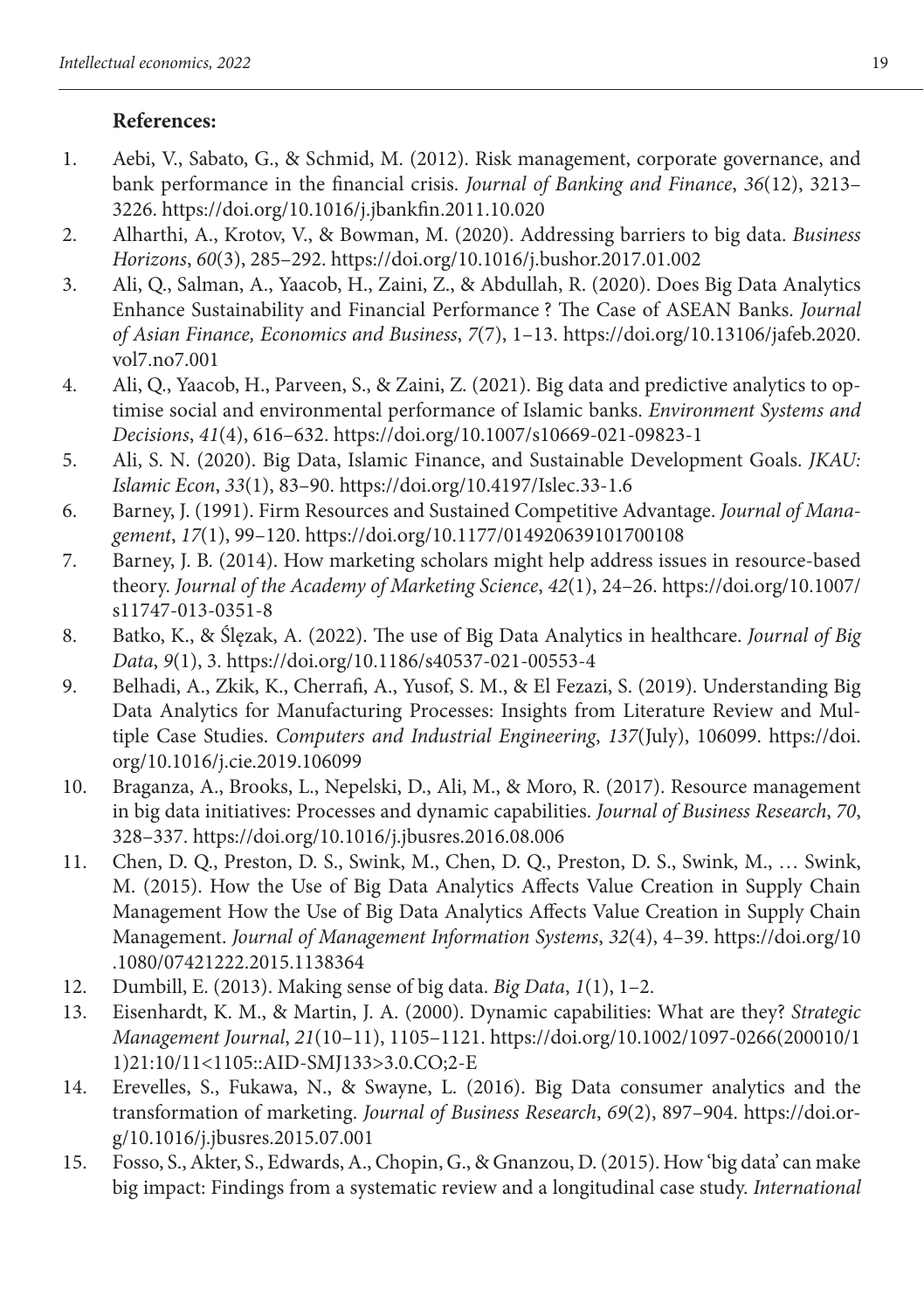*Journal of Production Economics*, *165*, 234–246. https://doi.org/10.1016/j.ijpe.2014.12.031

- 16. Gangwar, H. (2018). Understanding the Determinants of Big Data Adoption in India. *Information Resources Management Journal*, *31*(4), 1–22. https://doi.org/10.4018/ IRMJ.2018100101
- 17. Ghani, N. A., Hamid, S., Targio Hashem, I. A., & Ahmed, E. (2019). Social media big data analytics: A survey. *Computers in Human Behavior*, *101*, 417–428. https://doi.org/10.1016/j. chb.2018.08.039
- 18. Ghasemaghaei, M. (2018). Improving Organizational Performance Through the Use of Big Data Improving Organizational Performance Through the Use of Big Data. *Journal of Computer Information Systems*, *60*(5), 395–408. https://doi.org/10.1080/08874417.2018.14 96805
- 19. Ghasemaghaei, M., Hassanein, K., & Turel, O. (2017). Increasing firm agility through the use of data analytics: The role of fit. *Decision Support Systems*, *101*, 95–105. https://doi. org/10.1016/j.dss.2017.06.004
- 20. Giebe, C., Hammerström, L., & Zwerenz, D. (2019). Big Data and Analytics as a sustainable Customer Loyalty Instrument in Banking and Finance. *Financial Markets, Institutions and Risks*, *3*(4), 74–88. https://doi.org/10.21272/fmir.3(4).74-88.2019
- 21. Grossman, R. L., & Siegel, K. P. (2014). Organizational Models for Big Data and Analytics. *Journal of Organization Design*, *3*(1), 20. https://doi.org/10.7146/jod.9799
- 22. Gunasekaran, A., Papadopoulos, T., Dubey, R., Wamba, S. F., Childe, S. J., Hazen, B., & Akter, S. (2017). Big data and predictive analytics for supply chain and organizational performance. *Journal of Business Research*, *70*, 308–317. https://doi.org/10.1016/j.jbusres.2016.08.004
- 23. Gupta, S., Qian, X., Bhushan, B., & Luo, Z. (2019). Role of cloud ERP and big data on firm performance: a dynamic capability view theory perspective. *Management Decision*, *57*(8), 1857–1882. https://doi.org/10.1108/MD-06-2018-0633
- 24. Härle, P., Havas, A., & Samandari, H. (2016). Risk The future of bank risk management. *McKinseyandCo Corp.*, 1–7.
- 25. Helfat, C. E., Finkelstein, S., Mitchell, W., Peteraf, M., Singh, H., Teece, D. J., & Winter, S. G. (2007). *Dynamic capabilities and organizational process*. *Dynamic Capabilities: Understanding Strategic Change in Organizations*.
- 26. Hung, J. L., He, W., & Shen, J. (2020). Big data analytics for supply chain relationship in banking. *Industrial Marketing Management*, *86*(July 2018), 144–153. https://doi.org/10.1016/j. indmarman.2019.11.001
- 27. Jabareen, Y. (2009). Building a Conceptual Framework: Philosophy, Definitions, and Procedure. *International Journal of Qualitative Methods*, *8*(4), 49–62. https://doi. org/10.1177/160940690900800406
- 28. Kambatla, K., Kollias, G., Kumar, V., & Grama, A. (2014). Trends in big data analytics. *Journal of Parallel and Distributed Computing*, *74*(7), 2561–2573. https://doi.org/10.1016/j. jpdc.2014.01.003
- 29. Kő, A., Fehér, P., & Szabó, Z. (2019). Digital Transformation A Hungarian Overview. *Economic and Business Review*, *21*(3), 371–392. https://doi.org/10.15458/ebr.91
- 30. Kohli, R., & Grover, V. (2008). Business Value of IT: An Essay on Expanding Research Di-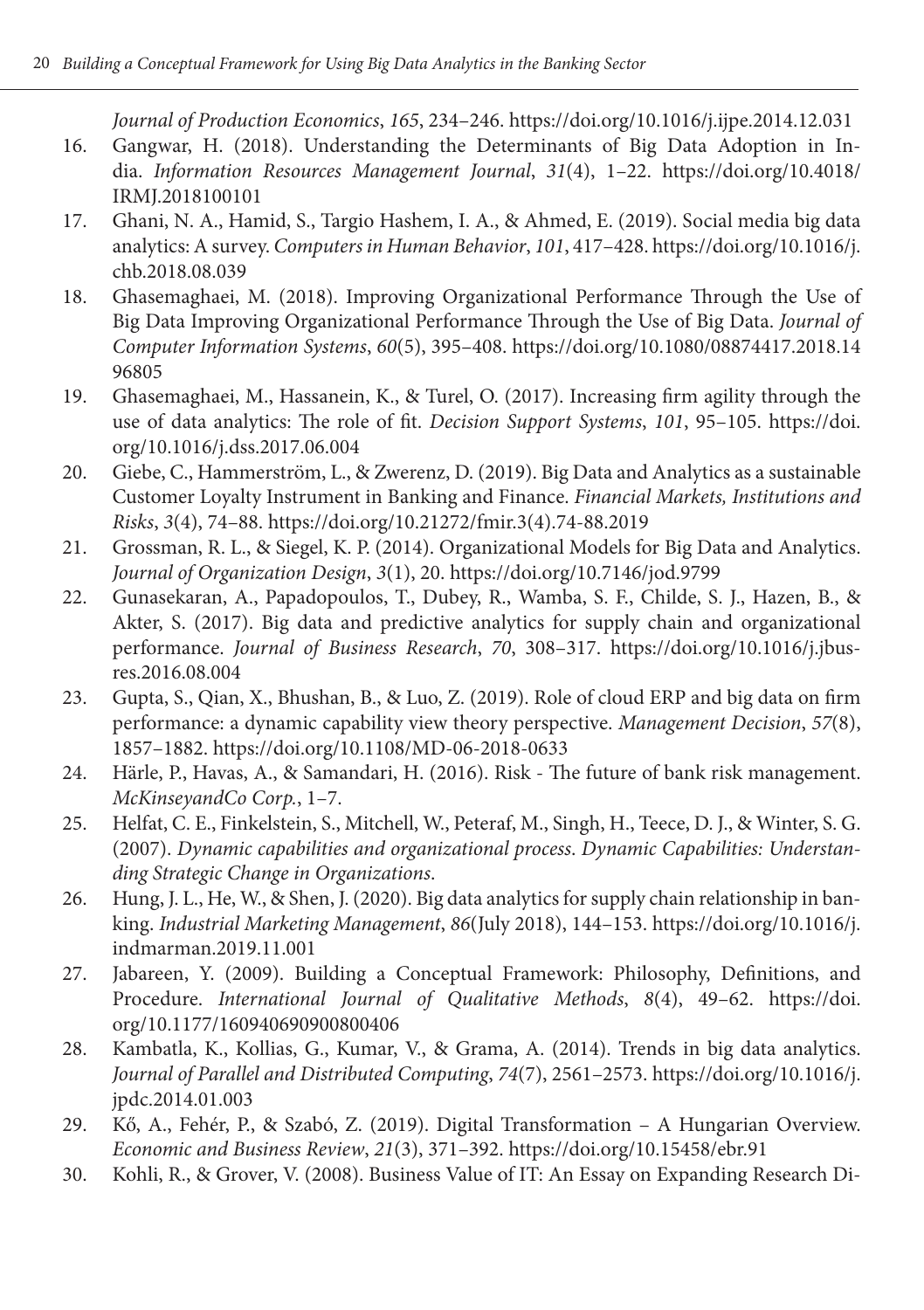rections to Keep up with the Times. *Journal of the Association for Information Systems*, *9*(1), 23–39. https://doi.org/10.17705/1jais.00147

- 31. Kwon, O., Lee, N., & Shin, B. (2014). Data quality management, data usage experience and acquisition intention of big data analytics. *International Journal of Information Management*, *34*(3), 387–394. https://doi.org/10.1016/j.ijinfomgt.2014.02.002
- 32. Lai, Y., Sun, H., & Ren, J. (2018). Understanding the determinants of big data analytics (BDA) adoption in logistics and supply chain management: An empirical investigation. *International Journal of Logistics Management*, *29*(2), 676–703.
- 33. Laney, D. (2001). 3D data management: Controlling data volume, velocity and variety. *META Group Research Note*, *6*(70), 1.
- 34. Liang, H., Saraf, N., Hu, Q., & Xue, Y. (2007). Assimilation of Enterprise Systems: The Effect of Institutional Pressures and the Mediating Role of Top Management. *MIS Quarterly*, *31*(1), 59–87.
- 35. Magyar Nemzeti Bank. (2020). *Fintech and digitalisation report 2020*. Budapest.
- 36. Maroufkhani, P., Tseng, M. L., Iranmanesh, M., Ismail, W. K. W., & Khalid, H. (2020). Big data analytics adoption: Determinants and performances among small to medium-sized enterprises. *International Journal of Information Management*, *54*(July). https://doi.org/10.1016/j.ijinfomgt.2020.102190
- 37. Maroufkhani, P., Wan Ismail, W. K., & Ghobakhloo, M. (2020). Big data analytics adoption model for small and medium enterprises. *Journal of Science and Technology Policy Management*, *11*(4), 483–513. https://doi.org/10.1108/JSTPM-02-2020-0018
- 38. Miah, S. J., Vu, H. Q., Gammack, J., & McGrath, M. (2017). A Big Data Analytics Method for Tourist Behaviour Analysis. *Information and Management*, *54*(6), 771–785. https://doi. org/10.1016/j.im.2016.11.011
- 39. Mikalef, P., & Krogstie, J. (2020). Examining the interplay between big data analytics and contextual factors in driving process innovation capabilities. *European Journal of Information Systems*, *29*(3), 260–287. https://doi.org/10.1080/0960085X.2020.1740618
- 40. Morabito, V. (2014). *Trends and challenges in digital business innovation*. New York: Springer International Publishing.
- 41. Müller, O., Fay, M., & vom Brocke, J. (2018). The Effect of Big Data and Analytics on Firm Performance: An Econometric Analysis Considering Industry Characteristics. *Journal of Management Information Systems*, *35*(2), 488–509. https://doi.org/10.1080/07421222.201 8.1451955
- 42. Nobanee, H., Dilshad, M. N., Al Dhanhani, M., Al Neyadi, M., Al Qubaisi, S., & Al Shamsi, S. (2021). Big Data Applications the Banking Sector: A Bibliometric Analysis Approach. *SAGE Open*, *11*(4), 215824402110672. https://doi.org/10.1177/21582440211067234
- 43. OECD. (2015). *OECD Digital Economy Outlook 2015*. https://doi.org/10.1787/9789264232440-en
- 44. Park, J. H., & Kim, Y. B. (2019). Factors Activating Big Data Adoption by Korean Firms. *Journal of Computer Information Systems*, *0*(0), 1–9. https://doi.org/10.1080/08874417.201 9.1631133
- 45. Popovič, A., Hackney, R., Tassabehji, R., & Castelli, M. (2018). The impact of big data analytics on firms' high value business performance. *Information Systems Frontiers*, *20*(2),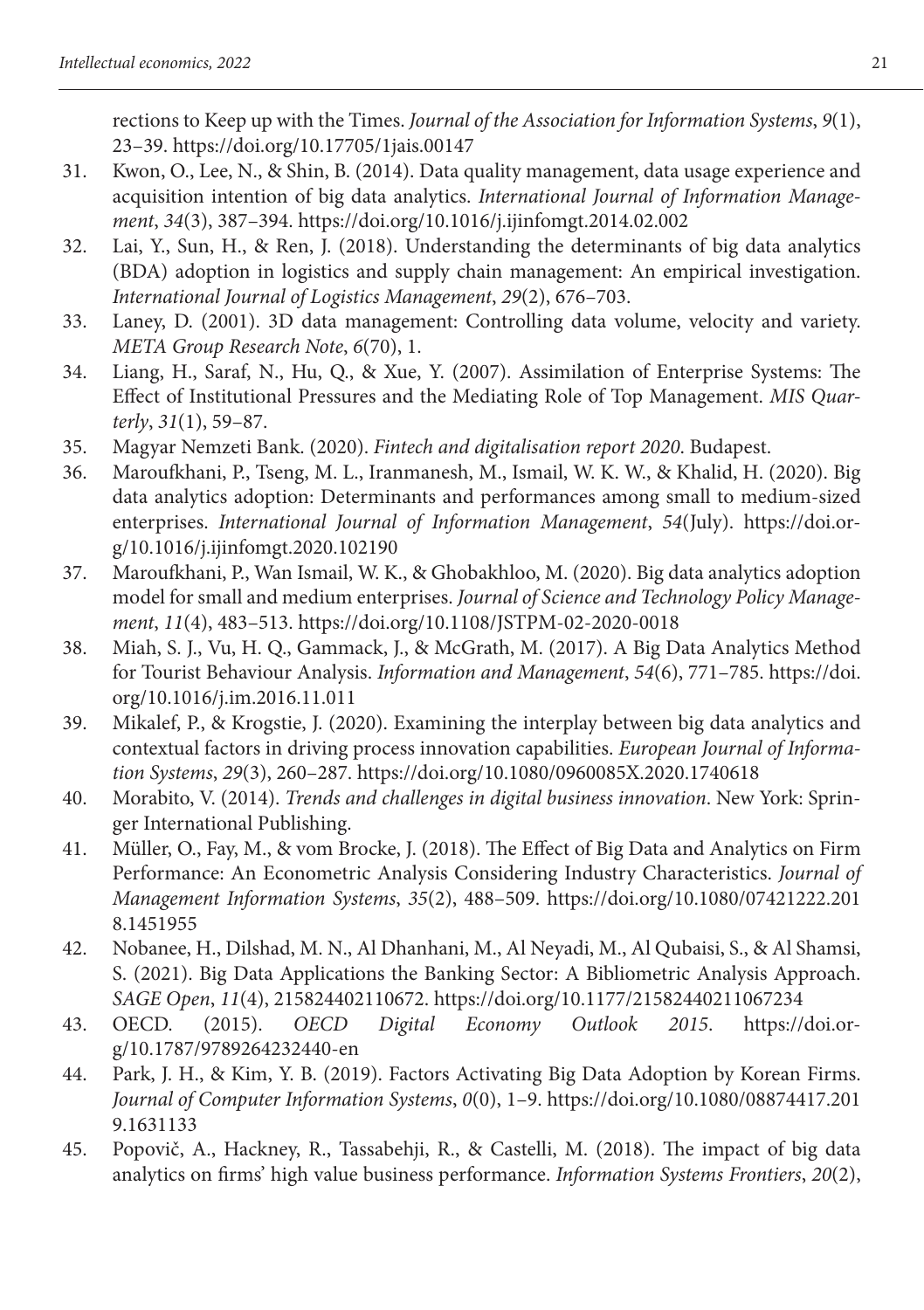209–222. https://doi.org/10.1007/s10796-016-9720-4

- 46. Raguseo, E., & Vitari, C. (2018). Investments in big data analytics and firm performance: an empirical investigation of direct and mediating effects. *International Journal of Production Research*, *56*(15), 5206–5221. https://doi.org/10.1080/00207543.2018.1427900
- 47. Ramanathan, R., Philpott, E., Duan, Y., & Cao, G. (2017). Adoption of business analytics and impact on performance: a qualitative study in retail. *Production Planning and Control*, *28*(11–12), 985–998. https://doi.org/10.1080/09537287.2017.1336800
- 48. Ravitch, S. M., & Riggan, M. (2016). *Reason and rigor: How conceptual frameworks guide research* (Second Edi). Sage Publications.
- 49. Schultz, B. (2013). Big data in big companies. *Baylor Business Review*, *32*(1), 20–21.
- 50. Shakya, S., & Smys, S. (2021). Big Data Analytics for Improved Risk Management and Customer Segregation in Banking Applications. *Journal of ISMAC*, *3*(3), 235–249. https://doi. org/10.36548/jismac.2021.3.005
- 51. Sivarajah, U., Kamal, M. M., Irani, Z., & Weerakkody, V. (2017). Critical analysis of Big Data challenges and analytical methods. *Journal of Business Research*, *70*, 263–286. https:// doi.org/10.1016/j.jbusres.2016.08.001
- 52. Srivastava, U., & Gopalkrishnan, S. (2015). Impact of big data analytics on banking sector: Learning for Indian Banks. *Procedia Computer Science*, *50*, 643–652. https://doi.org/10.1016/j.procs.2015.04.098
- 53. Sun, N., Morris, J. G., Xu, J., Zhu, X., & Xie, M. (2014). ICARE: A framework for big data-based banking customer analytics. *IBM Journal of Research and Development*, *58*(5–6), 1–9. https://doi.org/10.1147/JRD.2014.2337118
- 54. Sun, S., Cegielski, C. G., Jia, L., & Hall, D. J. (2018). Understanding the Factors Affecting the Organizational Adoption of Big Data. *Journal of Computer Information Systems*, *58*(3), 193–203. https://doi.org/10.1080/08874417.2016.1222891
- 55. Teece, D. J., Pisano, G., & Shuen, A. (1997). Dynamic Capabilities and Strategic Management. *Strategic Management Journal*, *18*(7), 509–533. https://doi. org/10.1093/0199248540.003.0013
- 56. Tornatzky, L. G., & Fleischer, M. (1990). *Processes of technological innovation*. Lexington books.
- 57. Troilo, M., Bouchet, A., Urban, T. L., & Sutton, W. A. (2016). Perception, reality, and the adoption of business analytics: Evidence from North American professional sport organizations. *Omega (United Kingdom)*, *59*, 72–83. https://doi.org/10.1016/j.omega.2015.05.011
- 58. Van Rijmenam, M. (2014). *Think bigger: Developing a successful big data strategy for your business*. New York: AMACOM.
- 59. Verma, S., & Chaurasia, S. (2019). Understanding the Determinants of Big Data Analytics Adoption. *Information Resources Management Journal*, *32*(3), 1–26. https://doi. org/10.4018/IRMJ.2019070101
- 60. Wamba, S. F., Gunasekaran, A., Akter, S., Ren, S. J. fan, Dubey, R., & Childe, S. J. (2017). Big data analytics and firm performance: Effects of dynamic capabilities. *Journal of Business Research*, *70*, 356–365. https://doi.org/10.1016/j.jbusres.2016.08.009
- 61. Wang, C. L., & Ahmed, P. K. (2007). Dynamic capabilities: A review and research agenda. *International Journal of Management Reviews*, *9*(1), 31–51. https://doi.org/10.1111/j.1468-